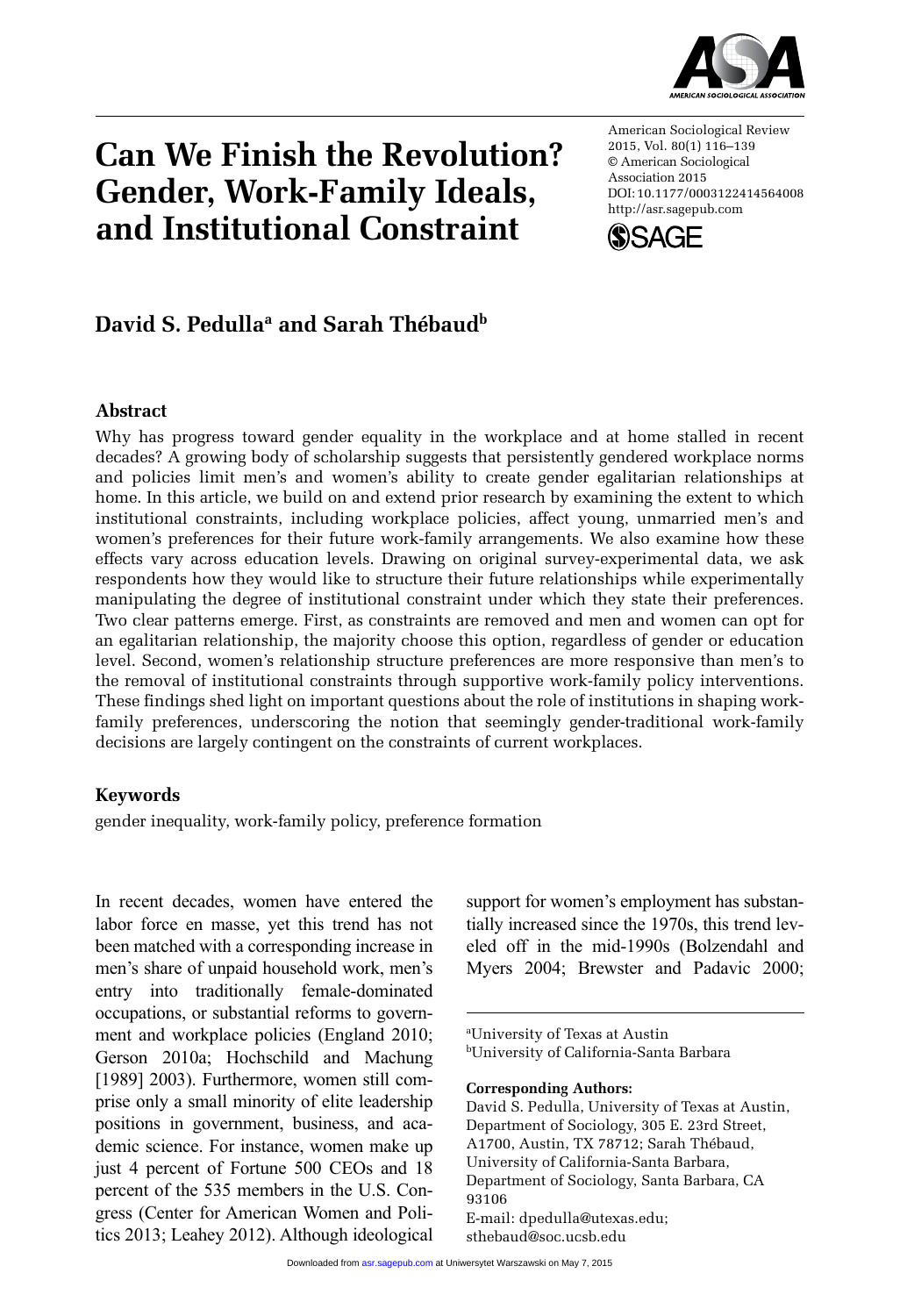Cotter, Hermsen, and Vanneman 2011; Thornton and Young-DeMarco 2001).

How can we explain this "stalled" gender revolution? One key dynamic researchers point to is the disjuncture between contemporary institutional structures and individuals' ideals. That is, even when individuals hold genderegalitarian ideals, their choices about how much to work and in what occupation are often constrained by workplace norms and policies that are generally unsupportive of individuals with family responsibilities (Cha 2010, 2013; Gerson 2010a; Stone 2007; Williams 2001, 2010). For instance, Gerson (2010a) finds that many young, unmarried men and women would ideally prefer to have egalitarian relationships where both partners contribute equally to earning and caregiving. However, they often doubt that this ideal is attainable, given the reality of workplaces that demand long hours for a successful career and cultural norms that demand long hours for successful parenting. As a result, men and women end up employing fallback plans that are gender-differentiated (with men preferring a more traditional arrangement, and women preferring an arrangement in which they can remain financially autonomous). Similarly, Stone (2007) finds that women who opt to forgo their careers to care for their family typically do so as a last resort—only after they have encountered inflexible, even hostile, workplace environments.

The overall implication of these findings is that work-family preferences are formed largely in response to the constraints and options created by workplace institutions, and because these institutions are traditionally gendered, men's and women's patterns of behavior follow accordingly. However, observed work-family preferences and decisions may also reflect gender differences in preexisting, stable, and potentially internalized beliefs that individuals hold about men, women, caregiving, and earning. Indeed, scholars have argued that such gendered aspects of individuals' identities operate alongside gendered institutions to maintain patterns of inequality (Ferree, Lorber, and Hess 1999; Risman 1998). Thus, a critical challenge for researchers has been to determine the extent to which gendered preferences for employment and caregiving are produced by gendered institutional conditions (e.g., gendered workplace cultures and policies), *independent* of otherwise durable beliefs about gender at the individual level. Prior studies have been limited in their ability to address this question because they rely on in-depth interviews or survey data and, thus, cannot demonstrate the extent to which a causal relationship exists between institutional conditions and preference formation.

The objective of our study is to evaluate the direct relationship between institutional constraints and preference formation by drawing on original survey-experimental data from a representative U.S. sample of young, unmarried, childless individuals. The study is designed to assess the extent to which men's and women's stated preferences for balancing future work and family responsibilities differ under high, medium, and low levels of institutional constraint. First, we use experimental methods to replicate and elaborate on Gerson's (2010a) findings by investigating how the distribution of men's and women's stated preferences for balancing work and family responsibilities differ depending on whether or not respondents are provided an egalitarian earner-caregiver relationship as a response option (thereby simulating high versus medium levels of institutional constraint). Second, we test the causal relationship between work-family policies and work-family preference formation by investigating how the distribution of men's and women's preferences differ depending on whether or not policies designed to support an egalitarian earner-caregiver arrangement (see Gornick and Meyers 2009a) are universally available (thereby simulating medium versus low levels of institutional constraint). Finally, we take advantage of our nationally representative sample to investigate how these patterns may vary for individuals whose educational pursuits have set them on a working-class versus a whitecollar, or professional, employment trajectory.

Our results offer evidence that institutional constraints substantially influence young men's and women's work-family preferences. In particular, men's and women's relationship preferences converge toward egalitarianism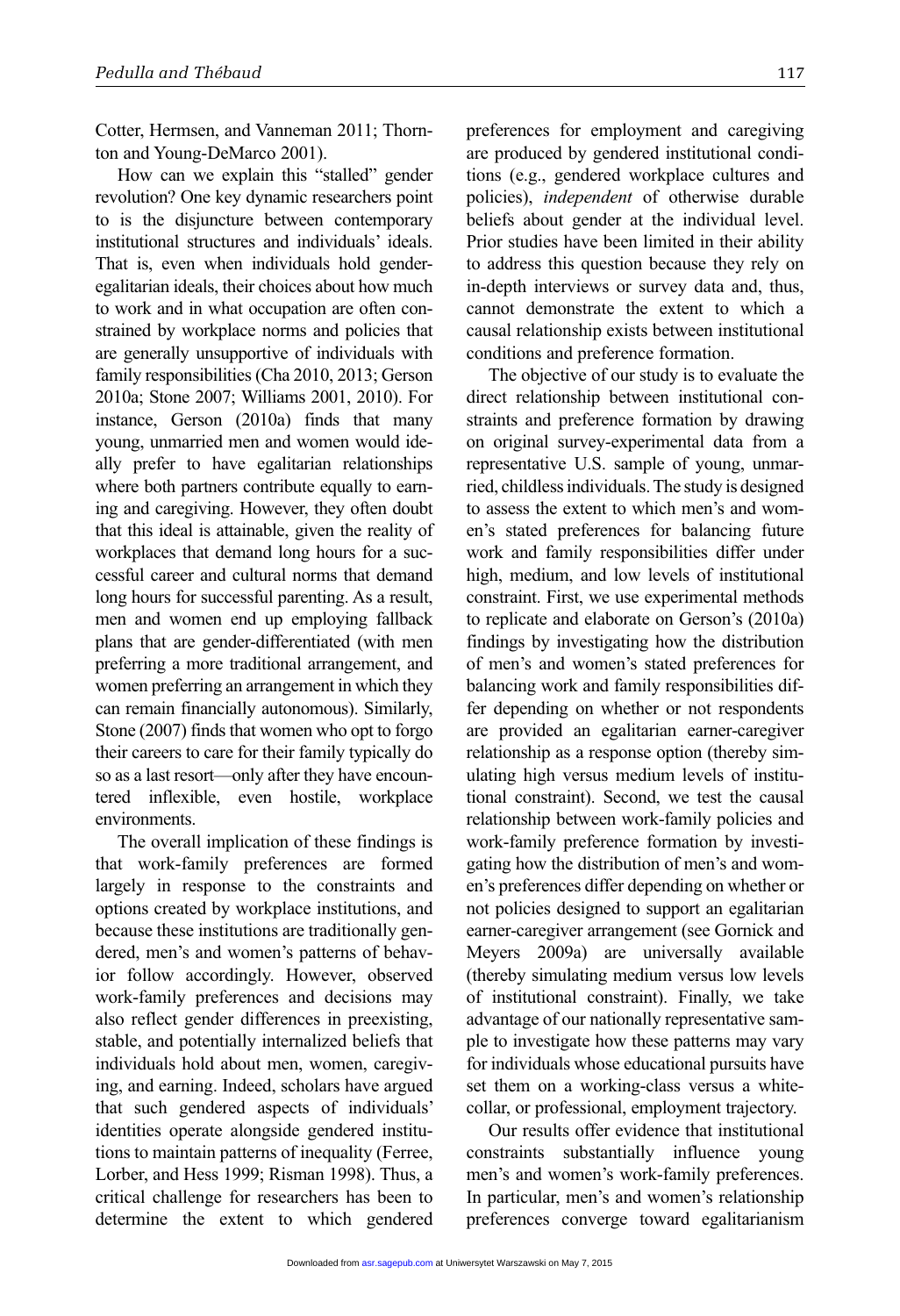when that option is made available to them. Furthermore, women's, but not men's, preferences are dramatically affected by the presence of supportive policies: women are significantly more likely to prefer an egalitarian relationship, and significantly less likely to prefer a neotraditional relationship, when supportive policies are available. Despite some variability by educational background in the overall distribution of men's and women's preferences, which we will discuss in detail, these effects of institutional constraints on preferences are fairly similar across education groups.

In contrast to studies that document the impact of workplace structures and policies on gender biases among managers and employers (Castilla and Benard 2010; Kalev 2009; Kalev, Dobbin, and Kelly 2006), we examine the impact of workplace structures and policies on gendered preferences for organizing work and family life. Thus, our research complements studies that focus on gendered processes within organizations by addressing how gendered workplaces fuel a key supply-side process that contributes to gender inequality in the labor market as well as in the family. Ultimately, our findings contribute new insights to long-standing theoretical debates about the institutionaland individual-level factors that underlie persistently gendered patterns of paid and unpaid work in the United States.

# **Gendered Preferences, Gendered Institutions**

Despite considerable evidence that demandside processes, such as employer discrimination, contribute to unequal outcomes for men and women in hiring, promotion, and pay (Castilla 2008; Correll, Benard, and Paik 2007), supply-side processes have garnered substantial attention and debate in recent years from scholars and the public alike (Belkin 2003; Fernandez and Friedrich 2011; Sandberg 2013; Slaughter 2012; Stone 2007). For instance, women's representation in professional and managerial roles has increased (Percheski 2008), but women (especially women with children) remain substantially less likely than men to pursue the most competitive and time-intensive (male-typed) professional career tracks. Women who do pursue these tracks are more likely to leave their careers midstream, either to be at home full-time or to switch to a more "part-time friendly" occupation (which is typically female-dominated) (Cha 2010, 2013; Stone 2007).

This "opt-out" phenomenon is often understood in the public discourse to be a reflection of stable differences between men's and women's work-family preferences. Often rooted in gender-essentialist beliefs about men's and women's hard-wired differences (for a discussion, see Charles and Bradley 2009; England 2010), popular perspectives invoke a logic of choice: men prefer more competitive work environments, whereas women prefer less demanding work environments or "choose" to return home because they value the comforts of home and family (see, e.g., Belkin 2003).

Although many women who "opt-out" stand by their choice to forgo their career as something they prefer to do for the benefit of their families, many gender scholars argue that these seemingly gender-traditional preferences are actually formed under a high level of institutional constraint. This is largely because modern work organizations are still premised on an ideal (i.e., male) worker, an individual who can unconditionally commit to a firm because he has few domestic responsibilities (Acker 1990; Jacobs and Gerson 2004; Williams 2001), while cultural ideologies increasingly praise an unyielding commitment to work as well as "intensive" parenting styles (Blair-Loy 2003; Hays 1998). Workplace practices that prize long hours as a signal of unwavering commitment disproportionately disadvantage women because widely shared cultural beliefs about gender (often implicitly) prescribe caregiving as a woman's responsibility, regardless of her income or career status (Correll et al. 2007; Potuchek 1997; Tichenor 2005).

To date, much of the scholarship and public discourse in this area focuses on the workfamily challenges specific to professional and managerial workers. Research suggests, however, that gendered institutions are similarly, if not more, constraining for working-class men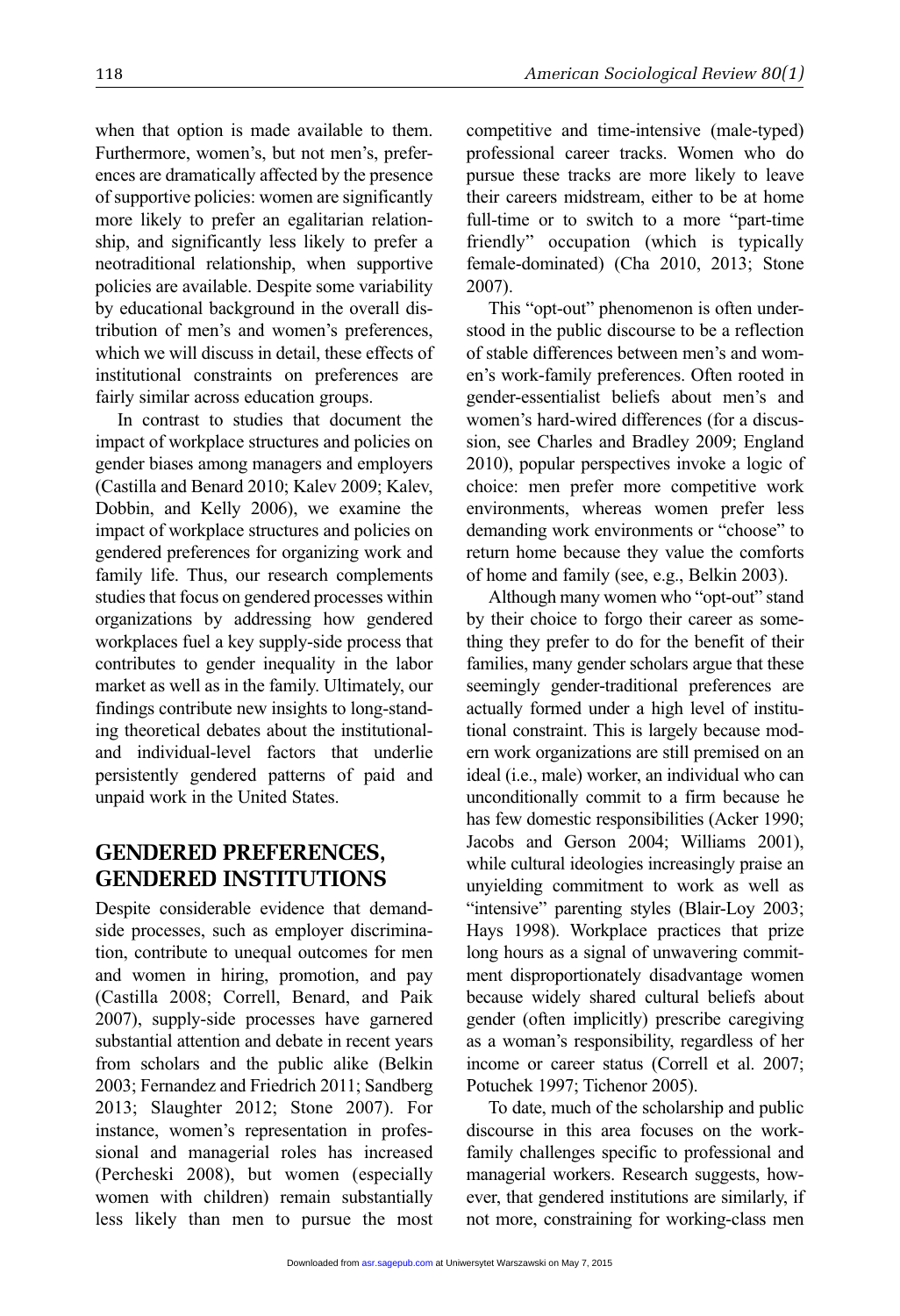and women, who, for instance, typically have less flexibility and control over their schedules and may have to work multiple jobs to earn an adequate wage to support their families (Presser 2003; Williams 2006). Thus, the constraining nature of workplace demands for balancing work and family life likely span across the education, class, and occupational spectrum.

Gerson's (2010a) study builds on these arguments by specifying how institutional constraints may affect work-family preferences. In interviews with men and women between the ages of 18 and 32, she finds that the current institutional logics of "greedy" workplaces are incompatible with "hard-won desires for egalitarian relationships" (p. 220). While both men and women would ideally prefer to be in a long-term, egalitarian relationship where both partners contribute equally to earning and caregiving (what Gerson [2010b] calls individuals' "Plan A"), many doubt that this ideal preference is attainable given the reality of social and economic conditions that demand long hours for successful employment and successful parenting. As a result, men's and women's fallback plans (what Gerson [2010b] calls individuals' "Plan B") differ considerably from their ideal preferences. For men, concerns about workplace pressures, and the expectation held by many of them that women will be willing to serve as the primary caretaker for any future children, lead them to prefer a "neotraditional" fallback plan. These arrangements retain a traditional gender boundary in which the man is the primary labor market earner and his wife is the primary caregiver (regardless of her employment status or income level). By contrast, many women express concern about the instability and risk that traditional work-family models could pose for them and, as a result, stress a fallback plan of selfreliance. These women prefer to be personally autonomous and financially independent, even if that means forgoing a lifelong relationship (Gerson 2010a). To the extent that they desire children, these women tend to decouple marriage from motherhood and reject the selfless ideology of traditional mothering.<sup>1</sup>

Gerson (2010a) also finds that men's and women's fallback plans may differ somewhat by class background. Despite having less advantageous employment prospects, the women from working-class backgrounds in her study were more likely to stress self-reliance and less likely to stress a neotraditional fallback plan than were their middle- and uppermiddle-class counterparts. Moreover, working-class men were slightly less likely to fall back on neotraditional arrangements than were their more advantaged male counterparts. This contrasts with some prior work suggesting that working-class men tend to hold a more gendertraditional ideology (Deutsch 1999; Williams 2010; Wilkie 1993).

Taken together, this literature suggests that institutionalized constraints in the workplace, which are generally unsupportive of individuals with family responsibilities, substantially affect men's and women's preferences regarding work and family arrangements. Specifically, unsupportive institutions amplify gendered patterns in work-family preferences because they effectively limit a couple's ability to equally share earning, housework, and caregiving, whereas supportive institutions mitigate such gender differences because they make egalitarian arrangements a more feasible option. Disentangling the extent to which workplace and policy structures affect men's and women's stated work-family preferences independent of otherwise stable, deep-seated beliefs at the individual-level—has proven difficult in prior research. Therefore, to advance the literature in this area and gain traction on this complex set of issues, we draw on original experimental data. Before describing our methodological approach in detail, however, we first turn to the literature on work-family policies to provide the reasoning behind our argument that certain kinds of policy arrangements have the power to de-gender individuals' preferences for balancing formal employment, household work, and caregiving.

# **Policy Promises and Caveats**

If institutions are arguably to blame for stubbornly gendered work-family patterns, then which kinds of changes in institutions could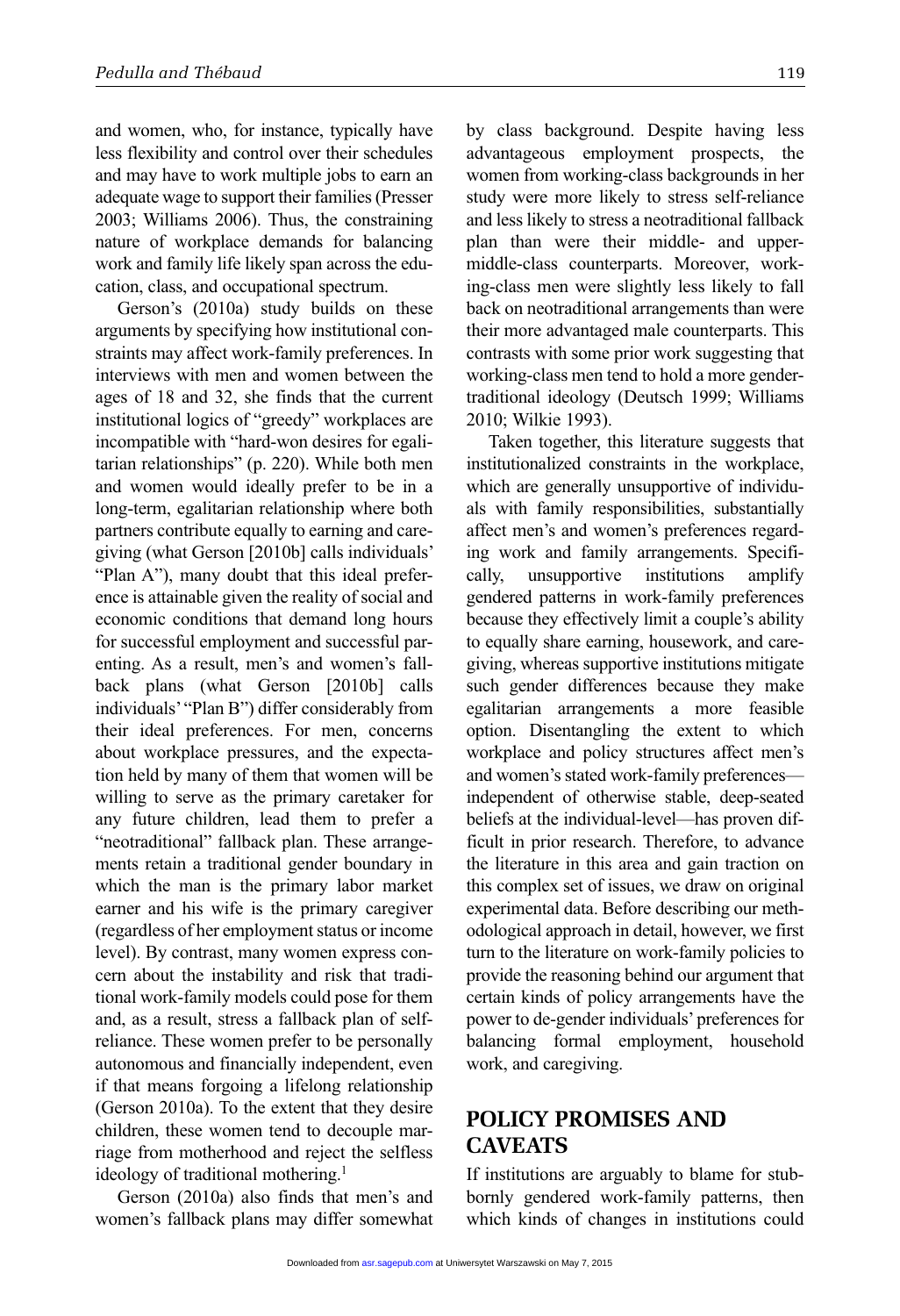shift individuals' preferences and decisionmaking? Many work-family scholars advocate policies that are more supportive of working parents, such as subsidized childcare, paid family leave, flexible scheduling, and schedule control (Gornick and Meyers 2003, 2009a; Jacobs and Gerson 2004; Kelly, Moen, and Tranby 2011). In the United States, access to these kinds of policies is particularly limited. For instance, national policies offer minimal childcare assistance and a limited duration of unpaid leave after the birth of a child, a level lower than all other industrialized nations as well as many developing nations (Gerstel and Armenia 2009; Gornick and Meyers 2003, 2009a). Moreover, although part-time work is more common in female-dominated occupations, these occupations actually offer less scheduling flexibility than do others (Glass and Camarigg 1992; Weeden 2005). Even elite workers who have greater access to paid leaves and flexible workplace practices through their employers are often reluctant to use them for fear of the negative employment consequences that can arise from violating the cultural norm of having an unwavering commitment to work (Fried 1998; Hochschild 2001; Perlow and Kelly 2014; Turco 2010). Indeed, evidence suggests that individuals are critically aware of the fact that workers who request flexibility from their employer are stigmatized, so much so that people are likely to believe others view such workers more negatively than they do themselves (Munsch, Ridgeway, and Williams 2014). This concern, which fuels the reluctance to take advantage of supportive workfamily policies, is particularly acute for men who may have a (well-founded) sense that requesting leave or flexible hours would undermine their masculine credibility among co-workers and managers (Butler and Skattebo 2004; Rudman and Mescher 2013; Vandello et al. 2013).

Cross-national studies suggest, however, that universal policies (i.e., policies available to all workers, regardless of their income) may nevertheless influence men's and women's work-family decisions (for a review, see Hegewisch and Gornick 2011). For instance, women's full-time employment is particularly high in countries such as Sweden that offer paid leave and publicly funded childcare (Mandel and Semyonov 2006). Although policy change in general has had less of an impact on men's behavior than on women's, studies find that when countries extend parental leave to men, particularly through "use it or lose it" incentives, men do increase their contributions in the home (Hook 2006). Prior research also suggests that when men take advantage of employer-provided policies, they engage in a greater share of traditionally female-typed household tasks (Estes, Noonan, and Maume 2007). Policies that allow for more flexible work hours—such as regulations on total working time, increased worker autonomy over their schedules, or more opportunities to work from home without the risk of a penalty—are also considered particularly beneficial for balancing work and family time, especially as children get older (Gornick and Meyers 2009a; Lyness et al. 2012). Although the effectiveness of particular policies and policy configurations remains a topic of debate,<sup>2</sup> the underlying goal of these workfamily policies—whether implemented by states, employers, or a combination of both—is to reduce institutional constraints on working parents and to enable couples to achieve egalitarian, dual-earner, dual-caregiver arrangements, if that is what they prefer (Fraser 1994; Gornick and Meyers 2009b).

Nevertheless, some scholars remain skeptical of the extent to which supportive workfamily policies can create widespread change in the gendered division of labor in light of resilient norms and expectations regarding gender, work, and family. For instance, Blair-Loy (2003:18) argues that policies will be ineffective "without a transformation of the work-devotion culture currently devouring American managers and executives," which involves big rewards for long hours at work and internalized beliefs about what kinds of pursuits make a life worthwhile. Others argue that policy changes in workplaces may be ineffective and possibly even detrimental without fundamental changes to the deep investments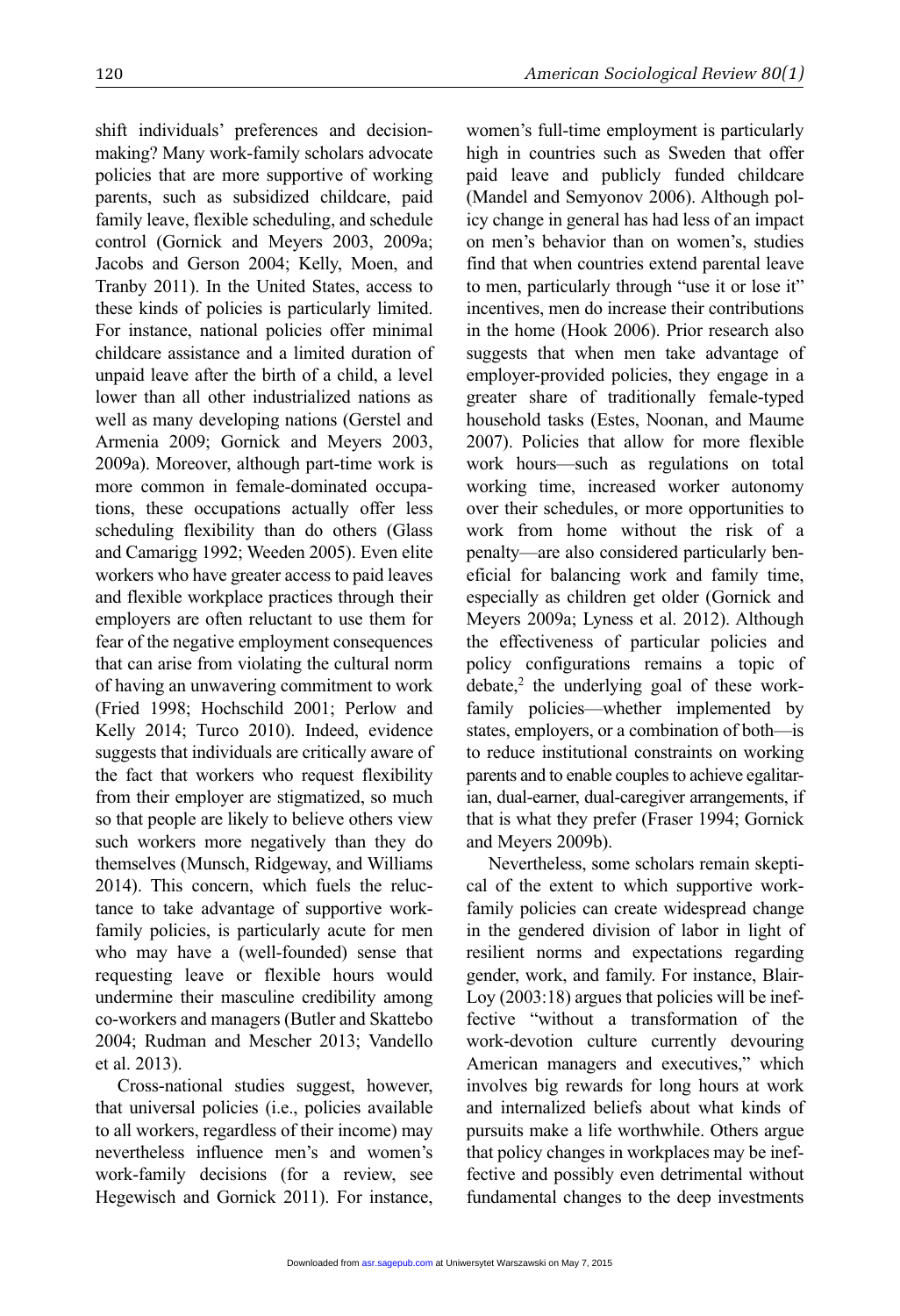people have in gender, such as the power and advantages of men's current positions, the cultural dominance of intensive mothering, and the freedom to express what are often thought of as essentially different and "gendered selves" (Charles and Bradley 2009; MacDonald 2009; Orloff 2009).

Furthermore, these types of work-family policies may have uneven effects across the class structure. On the one hand, policy and discourse around workplace flexibility is largely focused on employer-supported policies for salaried, professional positions, and as a result, these policies may not be relevant or helpful for hourly employees (see Lambert, Haley-Lock, and Henly 2012). Shalev (2009) suggests that the public provision of childcare would factor little into working-class women's work-family decisions, because working-class women traditionally rely more on extended family for childcare provision. On the other hand, childcare costs as a percentage of income are disproportionately higher for lower-income families (Williams 2010), and working-class women's employment interruptions often result from failures in their fragile care networks (Damaske 2011). Moreover, because the parenting culture of "concerted cultivation" (Lareau 2003) is prevalent among the middleand upper-middle class, class-privileged women may discount publicly provided childcare because they prefer options like private nannies who may be viewed as better substitutes for home-based intensive parenting (MacDonald 2009). Therefore, these policies may affect work-family preferences differently across social classes, but the effect could go in either direction.

Remaining cognizant of these debates, we suspect that universal access to policies along the lines of what Gornick and Meyers (2003, 2009a) call a "dual-earner/dual-carer" model namely, paid parental leave, subsidized childcare, and workplace flexibility—will likely promote more egalitarian work-family ideals among young, unmarried, childless men and women across the social class spectrum because, despite variability in work experiences and parenting norms, they will more often than not reduce the salience of gendered structural constraints in modern workplaces. At the same time, access to supportive policies alone may not fully eliminate gendered patterns, given the resilience of shared beliefs and expectations about gender and work in American culture. Because shared gender beliefs still prescribe women greater responsibility for caregiving and men greater responsibility for earning, work-family policies designed to restructure employer expectations around earner-caregiver employees are more directly relevant to women's experiences than to men's. As a result, men may be less likely to recognize how the availability of such policies could broaden their own options for organizing work and family responsibilities.

# **Empirical Predictions**

The central theoretical claims articulated above—that both men and women would ideally prefer an egalitarian relationship if it were a possible option and that institutional arrangements, such as supportive work-family policies, have the power to shape these relationship preferences—have been particularly difficult for researchers to tease apart because of the endogeneity between individual preference formation and institutional environments. Extant research on the association between work-family policies and work-family preferences and decision-making relies on interview or cross-sectional survey data, often across national contexts (e.g., Hook 2006; Mandel and Semyonov 2006). While these studies provide important correlational insights, it remains an open question as to whether supportive policies have an independent effect on men's and women's work-family preference formation. Thus, our research contributes to the existing literature by providing, to our knowledge, the first estimate of the causal effect of perceived structural dynamics—specifically, the presence or lack of an egalitarian relationship as an option at all, and the presence or lack of supportive work-family policies—on relationship preferences. While we are not able to examine the consequences of respondents' lived experiences under different institutional constraints, we believe our research design can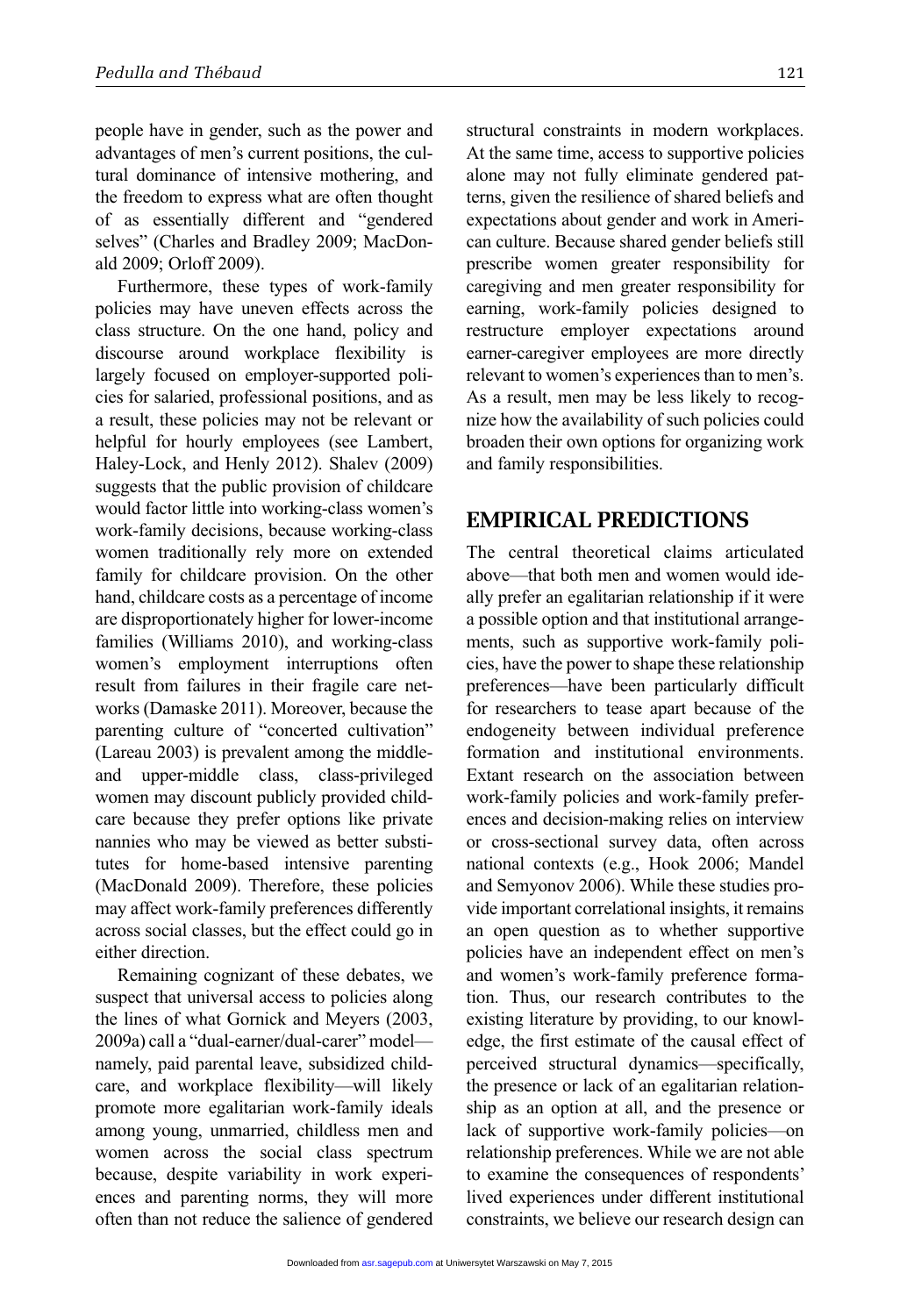offer important insights about how differing structural dynamics shape the way that individuals form their relationship preferences.

In this study, we use a survey-experimental design that allows us to address these concerns about endogeneity. By randomly assigning respondents to conditions with different levels of institutional constraint, we eliminate concerns that observable or unobservable differences between respondents, such as the family environment in which they grew up or the ways individuals may select into particular work environments, are driving our findings. We utilize two experimental manipulations that offer the rare opportunity to examine men's and women's preferred work-family arrangements under different institutional conditions that are exogenously determined. First, we evaluate Gerson's argument by experimentally manipulating the response choices that participants are offered when asked about the ideal structure of their future work and family life. Consistent with Gerson (2010a), we expect that gender differences in men's and women's preferred work-family arrangements will be greatest when an egalitarian earner-caregiver arrangement is *not* offered as a response option (i.e., the "fallback plan" condition, where there is a high level of institutional constraint). Specifically, we posit that when no egalitarian option is available, men will most likely prefer a neotraditional arrangement, whereas women will most likely prefer a self-reliant strategy. That is, women will stress a preference for personal and financial independence, regardless of whether they have a lifelong relationship. However, the majority of men and women will prefer egalitarian arrangements when they are made available as an option (i.e., the "egalitarian option present" condition, where there is a moderate level of constraint).

Second, we investigate whether supportive workplace policies further affect men's and women's ideal work-family preferences by asking a randomly assigned group of participants to express their ideal work-family arrangements under the assumption that egalitarianism is an option *and* there is universal, unconditional access to policies that are supportive of working parents (i.e., the "supportive policies"

condition, where there is low institutional constraint). Specifically, we expect that making supportive policies (i.e., paid leave, subsidized childcare, and flexible workplace practices) salient will enable men's and women's preferred work-family arrangements to come into even sharper relief. That is, respondents will most likely prefer egalitarian work-family arrangements under conditions where all workers have access to policies that support a dualearner/dual-carer model (Gornick and Meyers 2003, 2009a) than when no such policies are made salient. However, we expect that the effect of supportive policies will be stronger for women because, in light of ongoing gendered expectations about who is responsible for household work and caregiving, they are the ones who stand to disproportionately benefit from these policies. Moreover, men have fewer incentives to take advantage of such policies, given that they may face more negative social repercussions for doing so.

Third, we analyze these patterns separately for respondents who are and are not on a college-educated employment trajectory, which we use as a rough proxy for social class.<sup>3</sup> As discussed earlier, the literature contains contradictory evidence about the extent of differences by social class in the overall distribution of work-family preferences. Moreover, there is an important debate over how much social class and employment circumstances affect individuals' perceptions and experiences of institutional constraints in the workplace. Therefore, it is not clear whether the removal of institutional constraints, particularly through supportive work-family policies, would have stronger, weaker, or similar effects for these two groups. For these reasons, we remain largely agnostic about the extent and form of the effects of educational background on our outcome variables.

## **Data and Methods**

To address the hypotheses articulated in the previous section, we draw on original surveyexperimental data. The survey experiment was fielded by a survey research company, formerly Knowledge Networks (now called Gfk),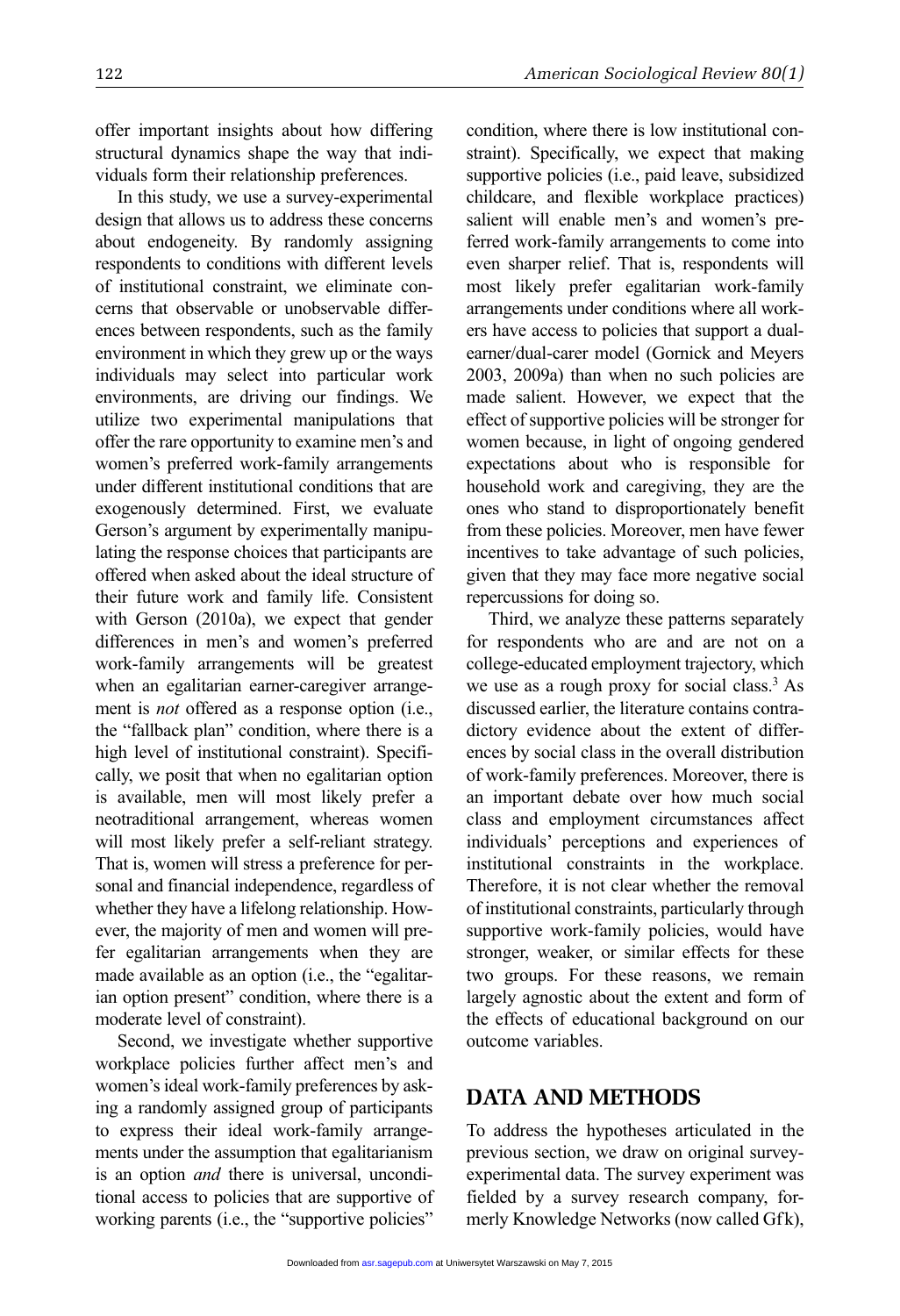that maintains a national probability-based online panel of respondents representative of the U.S. population. The Knowledge Networks panel was built using random-digit dialing and address-based sampling methods. Households selected for the panel who need computers or access to the Internet are provided with those resources. Thus, although our survey was administered online, the sample was *not* limited to computer and Internet users.

Given that our hypotheses center on the future relationship preferences of young men and women, our sample was limited to respondents between 18 and 32 years old. Additionally, we included only unmarried individuals without any children.<sup>4</sup> Because individuals who are married or have children have likely already negotiated balancing work and family pressures, their preferences about relationship structures may be heavily influenced by their current experiences and thus present a different set of constraints than we are focused on here. Additionally, while our sample includes respondents of all sexual orientations, we do not have information about whether an individual identifies as lesbian, gay, bisexual, or transgendered (LGBT).<sup>5</sup> Importantly, though, the random assignment of respondents across experimental conditions prevents any systematic differences between LGBT and non-LGBT individuals from biasing our findings.

The survey was fielded between August 3, 2012 and August 9, 2012.<sup>6</sup> The completion rate for the survey was 44.6 percent, which is generally consistent with Knowledge Networks surveys and significantly higher than nonprobability, opt-in, web-based panels where survey completion rates are generally between 2 and 16 percent (Knowledge Networks 2012). Because individuals who were contacted to participate in the survey, but did not complete the survey, are part of Knowledge Networks' ongoing panel of respondents, detailed demographic and background information is available on nonresponders. This information about individuals who did not respond to the survey is incorporated into a weight created by Knowledge Networks to adjust the sample for nonresponse and representativeness of the U.S.

population. We use these weights in all of the analyses presented here (for more information on the design of the weights, see Knowledge Networks 2012).<sup>7</sup>

## *Experimental Design*

We conducted a between-subjects experimental study with three experimental conditions, summarized in Figure 1.<sup>8</sup> The first condition (Condition #1: Fallback Plan) asked respondents to report their relationship structure preference (i.e., how they would like to share work and household responsibilities with their future spouse or partner) and provided them with three options. The first option category reflects a self-reliant preference. Specifically, respondents indicate that they would prefer to maintain personal independence and focus on a career, even if that would mean forgoing marriage or a lifelong partner. The content and framing of this option closely parallels Gerson's (2010a:105) "self-reliant" construct. The second and third options reflect neotraditional and counter-normative arrangements (depending on the respondent's gender) by asking whether one would prefer to be *primarily* responsible for either (1) breadwinning or (2) managing the household (which may include housework, caregiving, or both). In the primary breadwinner option, the respondent would be primarily responsible for financially supporting the family and his or her spouse would be primarily responsible for managing the household; in the primary homemaker/ caregiver option, the respondent would be primarily responsible for managing the household and his or her spouse would be primarily responsible for financially supporting the family. Importantly, these options do not preclude dual-earner arrangements. For instance, the primary breadwinner category reflects a respondent's preferred level of responsibility for earning *relative* to his or her spouse. Thus, a respondent who selects the primary homemaker/caregiver option could also plan to work outside the home.

This first experimental condition is designed to capture respondents' fallback relationship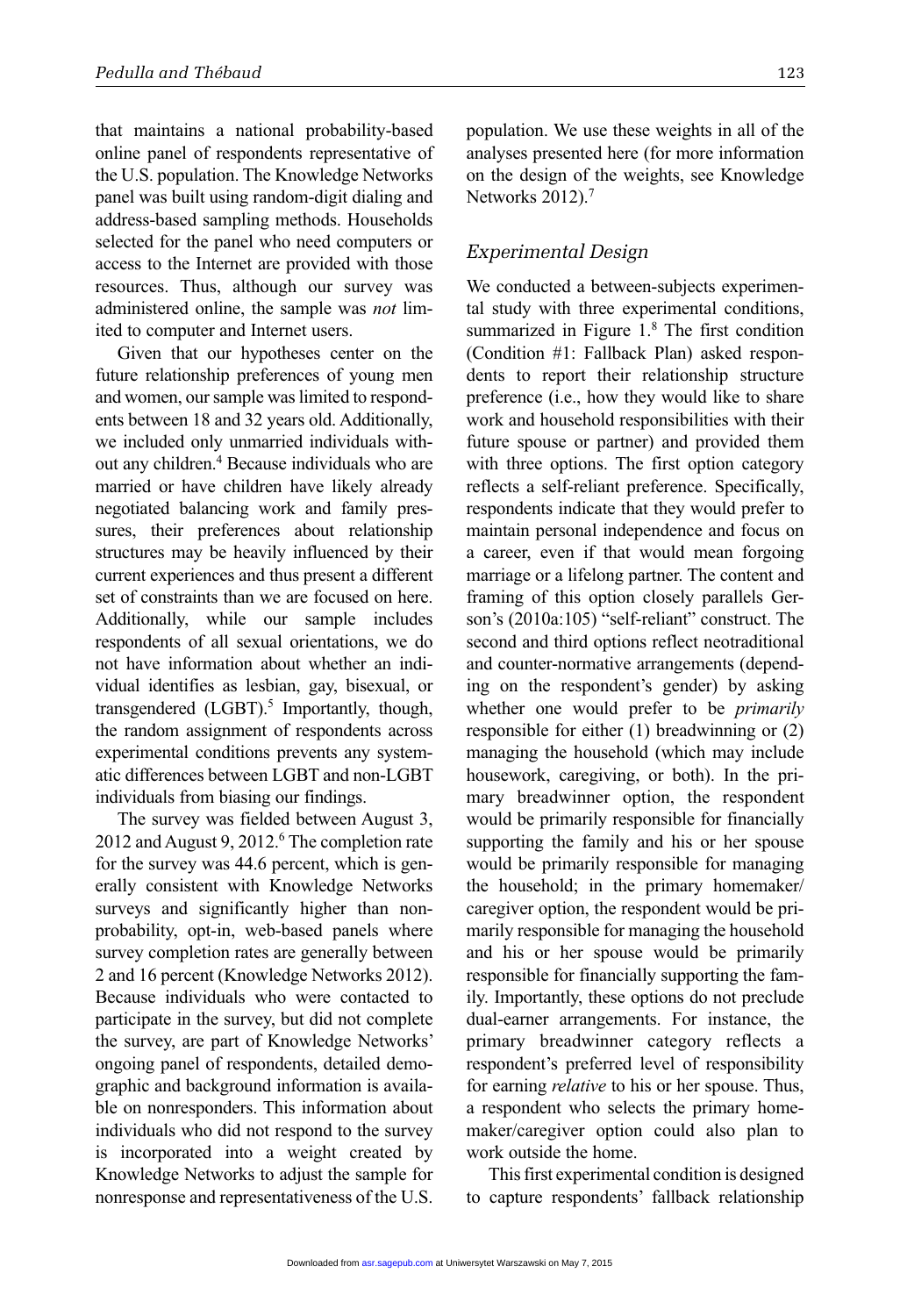**Low Institutional Constraint**

| Condition #1:<br><b>Fallback Plan</b> | Condition #2:<br><b>Egalitarian Option Present</b> | Condition #3:<br><b>Supportive Policies</b> |  |
|---------------------------------------|----------------------------------------------------|---------------------------------------------|--|
| Three relationship options:           | Four relationship options:                         | Four relationship options:                  |  |
| 1) Self-reliant                       | 1) Self-reliant                                    | 1) Self-reliant                             |  |
| 2) Primary breadwinner                | 2) Primary breadwinner                             | 2) Primary breadwinner                      |  |
| 3) Primary homemaker                  | 3) Primary homemaker                               | 3) Primary homemaker                        |  |
|                                       | 4) Egalitarian                                     | 4) Egalitarian                              |  |
| No discussion of supportive           |                                                    |                                             |  |
| work-family policies.                 | No discussion of supportive.                       | Supportive work-family                      |  |
|                                       | work-family policies.                              | policies are primed.                        |  |

#### **High Institutional Constraint**

**Figure 1.** Experimental Design

structure preferences, their preferences under conditions of high institutional constraint. Respondents were unable to select an egalitarian option, creating conditions similar to those under which Gerson's respondents expressed their "fallback positions" (Gerson 2010a, 2010b). Moreover, respondents received no information about policies that would support their ability to balance work and family life. This leaves respondents to state their preferences under a level of institutional constraint similar to the current policy environment in the United States.

The second experimental condition (Condition #2: Egalitarian Option Present) presented respondents with the same question as Condition #1—asking them for their relationship structure preferences—but added an egalitarian option to the response categories. Specifically, this option allowed respondents to indicate if they would prefer an egalitarian relationship where work and family tasks would be shared equally between spouses. This experimental condition is therefore less constrained than the first and corresponds to the ideal relationship structure preferences that Gerson's (2010a, 2010b) respondents expressed. However, similar to the first condition, in Condition #2 we do not provide respondents with any information about policies that support work and family life. Thus, there is still a level of institutional constraint in the second experimental condition.

Our final experimental condition (Condition #3: Supportive Policies) offered respondents the same relationship structure preferences as were offered in the second condition. However, in this condition, we also provided respondents with information about supportive work-family policies in the framing of the question. Respondents were told to imagine there were supportive policies in place to ease the challenges associated with work-family balance. Following the earner-carer policy model articulated by Gornick and Meyers (2009a), respondents were told to imagine that all workers had access to paid family leave, subsidized childcare, and flexible work options (e.g., the opportunity to work from home one day per week). To ensure that our results are not confounded by the possible influence of attitudes toward government spending or heterogeneous prior or current exposure to employer-based policies, the Supportive Policies condition does not specify whether these policies are made available by governments or by employers. Thus, Condition #3 is designed to limit the influence of institutional constraints on respondents' stated preferences as much as possible by providing an egalitarian option *and* indicating that supportive policies are in place (see the Appendix for the exact wording of the experimental prompts).<sup>9</sup>

Because respondents are randomly assigned to each of the experimental conditions, our research design enables us to estimate the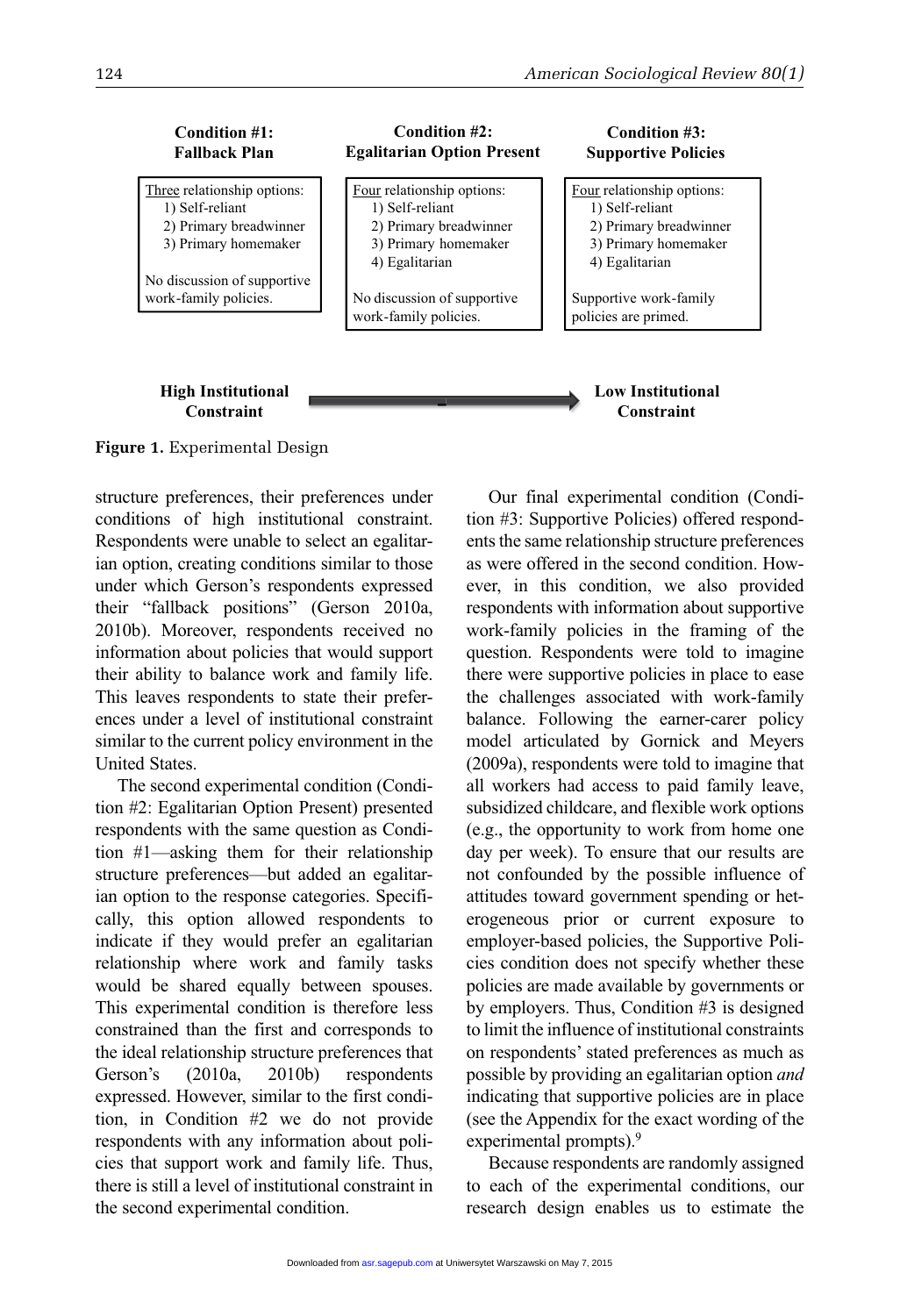|                                 | Proportion/Mean | Minimum  | Maximum   |
|---------------------------------|-----------------|----------|-----------|
| Female                          | .431            | $\bf{0}$ | 1         |
| Completed at Least Some College | .598            | 0        | 1         |
| Age (In Years)                  | 23.2            | 18       | 32        |
| Race/Ethnicity:                 |                 |          |           |
| White, Non-Hispanic             | .644            | $\Omega$ | 1         |
| Black, Non-Hispanic             | .091            | 0        |           |
| Other, Non-Hispanic             | .047            | 0        |           |
| Hispanic                        | .201            | o        | 1         |
| Two or More Races               | .018            | 0        |           |
| Household Income (Median)       | \$67,500        | \$2,500  | \$175,000 |
| <b>Currently Working</b>        | .620            | 0        |           |
| Southern Resident               | .337            | 0        | 1         |
| Sample Size                     |                 | 329      |           |

**Table 1**. Weighted Descriptive Statistics of Respondent Characteristics

*Note:* We used population weights to produce descriptive statistics. We used listwise deletion to deal with missing data.

causal effect of each of our treatments without including control variables in our statistical models (Mutz 2011). Thus, we do not adjust for respondent characteristics in the models presented here. The results we present, however, are robust to the inclusion of a large set of demographic, economic, and ideological control variables, including a respondent's level of desire to have children and a standard gender ideology scale (results available upon request). The robustness to gender ideology, in particular, gives us added confidence that our findings pertaining to the effects of institutional constraint are not driven by prescriptive beliefs at the individual-level regarding how men and women ostensibly *ought to* organize their work and family responsibilities.

#### *Key Variables*

The primary dependent variable in our analysis is the relationship structure preference selected by respondents (e.g., egalitarian). We code respondents' selection of the primary breadwinner option as neotraditional for men and counter-normative for women. We code respondents' selection of the primary homemaker/caregiver option as counter-normative for men and neotraditional for women. The primary independent variable in our analysis is the experimental condition to which respondents were randomly assigned. Additionally, we analyze men's and women's responses separately in our analyses, given that previous research has found important gender differences in relationship structure preferences (Gerson 2010a). Moreover, because we expect variation by respondents' education level, we examine responses separately for respondents with at least some college-level education and those with a high school education or less. Because many of our respondents are between 18 and 24 years old, the prime age for being enrolled in college, many respondents who reported "some college" will likely complete college in a few years. Thus, their career and relationship expectations and aspirations are likely similar to respondents who completed college. Table 1 presents weighted descriptive statistics for the key demographic characteristics of our sample.<sup>10</sup>

# *Manipulation Check*

At the end of the survey, respondents were asked: "Which of the following statements is accurate about the first question you answered on this survey?" Respondents were then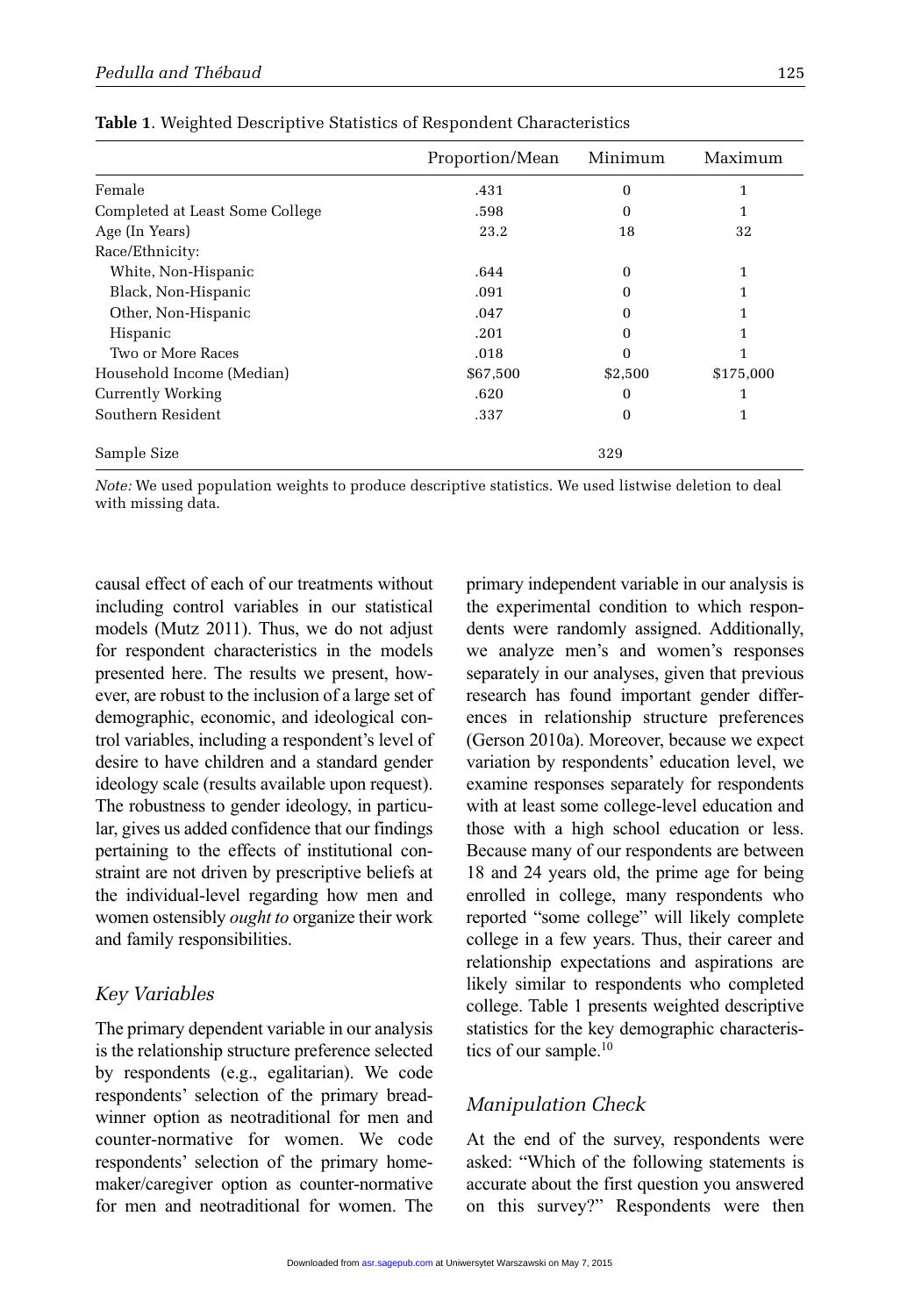offered three options, one of which indicated they were told nothing about supportive policies and two that contained information about work-family policies. As expected, we find that respondents in the supportive policies condition were significantly less likely than respondents in the fallback plan and egalitarian option present conditions to report receiving no information about work-family policies  $(|z| = 5.62, p < .001)$ . However, some respondents in each condition did not accurately recall the manipulation. It is unclear how to interpret the findings for these respondents, because if they did not notice the manipulation, it could not have meaningfully affected their responses. Therefore, we follow the common practice among experimentalists of limiting our analysis to respondents who accurately recalled the manipulation (see, e.g., Simpson, Willer, and Ridgeway 2012). Our final analytic sample includes 329 respondents (sample sizes range from 84 to 132 respondents in each experimental condition).<sup>11</sup> After presenting our main findings, we test for the robustness of our results to the decision to exclude respondents who did not pass the manipulation check.

# **Results**

## *Preferences under High versus Medium Constraint*

We begin our analysis by examining men's and women's fallback relationship structure preferences, which are their preferences under conditions of high institutional constraint. Figure 2 presents respondents' relationship structure preferences across experimental conditions, broken down by gender and education. Highereducated women's preferences in the fallback plan condition are presented in the left cluster of bars in Figure 2a. Here, we see that 64.4 percent of women with higher levels of education gravitate toward a neotraditional relationship structure under high institutional constraint. Among women with less education (Figure 2b), however, preferences are relatively evenly distributed across the self-reliant (40.3 percent), counter-normative (35.4 percent), and neotraditional (24.3 percent) options. A bivariate logistic regression model indicates that higher-educated women have more than five times the odds of less-educated women of selecting the neotraditional option under conditions of high constraint (OR = 5.62,  $p < .05$ ).<sup>12</sup>

We also find that men's fallback plan preferences differ substantially by education level. Among more highly educated men (Figure 2c), 46.0 percent selected the self-reliant option, 43.7 percent selected the neotraditional (i.e., primary breadwinner) option, and 10.3 percent selected the counter-normative option. Among less-educated men (Figure 2d), the vast majority (86.9 percent) opted for the neotraditional arrangement, where they would be the primary breadwinner. These differences by education are highly significant for men (weighted chi-square square test:  $F[1.93, 154.45] = 8.46, p < .001$ .

Finally, we compare men's and women's fallback plan preferences. We find no overall difference in the distribution of preferences for men and women on a college career track (weighted chi-square square test: *F* [1.77,  $136.56$ ] = 1.26,  $p = .29$ ). It is important to note, though, that this lack of a statistically meaningful finding indicates that more highly educated men's and women's fallback preferences actually represent a highly gendered (i.e., neotraditional) arrangement agreed upon by men and women. Our findings also indicate, however, that there are statistically significant gender differences in the fallback plan preferences of lower-educated men and women (weighted chi-square square test: *F* [1.94,  $98.66$ ] = 11.22, *p* < .001).

Next, we turn to the medium constraint condition (which corresponds to the ideal preferences expressed by Gerson's [2010a] participants). Here, respondents were provided with the option of selecting an egalitarian relationship structure. A majority of women, 62.1 percent of higher-educated women (Figure 2a) and 59.3 percent of lower-educated women (Figure 2b), selected the egalitarian option when it was provided. Among men, 63.1 percent with some college education (Figure 2c) and 82.5 percent with a high school education or less (Figure 2d) indicated they would ideally like an egalitarian relationship structure. Using logistic regression techniques, we find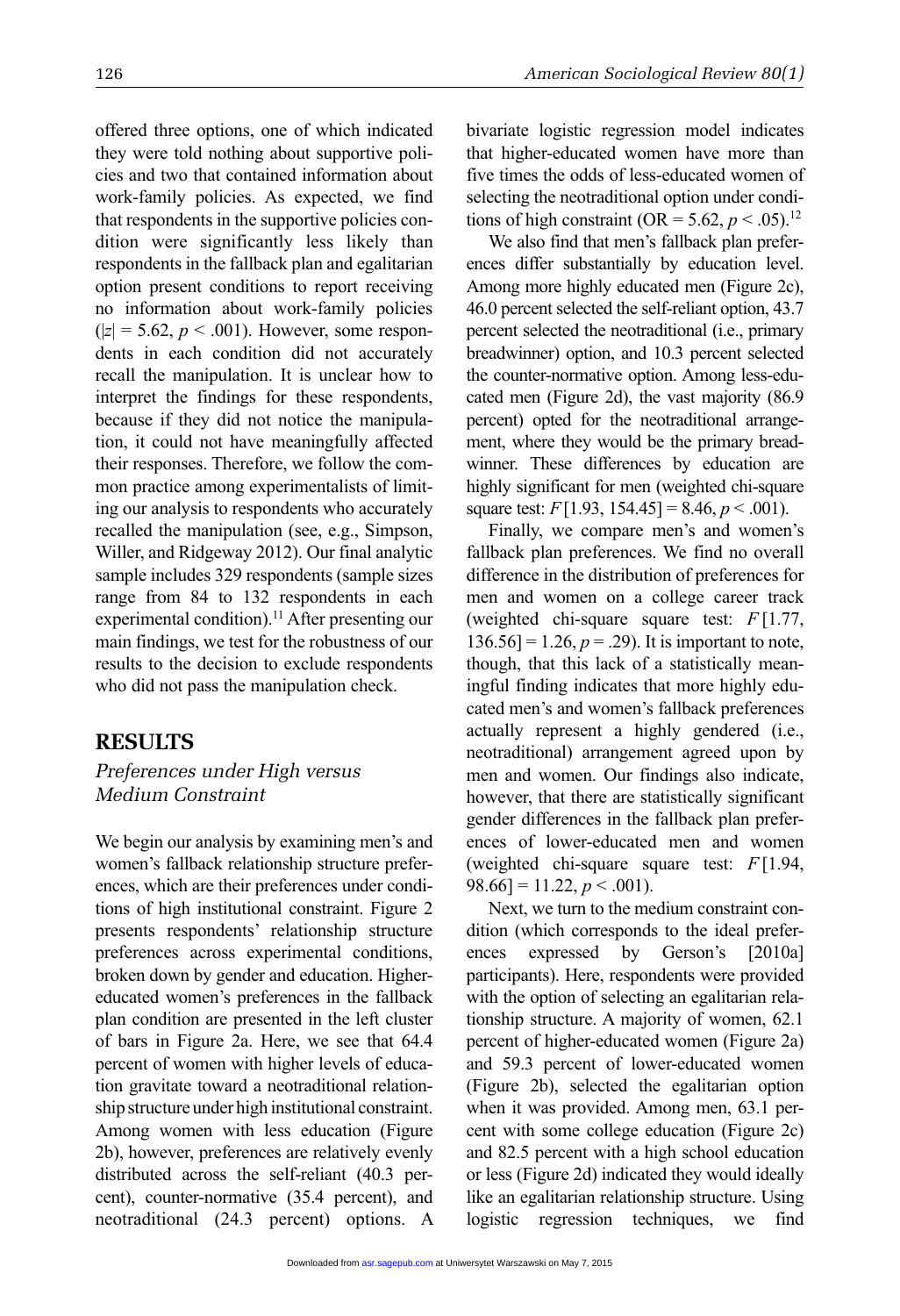

Figure 2. Distribution of Men's and Women's Relationship Structure Preferences, by Education **Figure 2.** Distribution of Men's and Women's Relationship Structure Preferences, by Education Source: Original survey-experimental data collected via Time-sharing Experiments for the Social Sciences. *Source:* Original survey-experimental data collected via Time-sharing Experiments for the Social Sciences.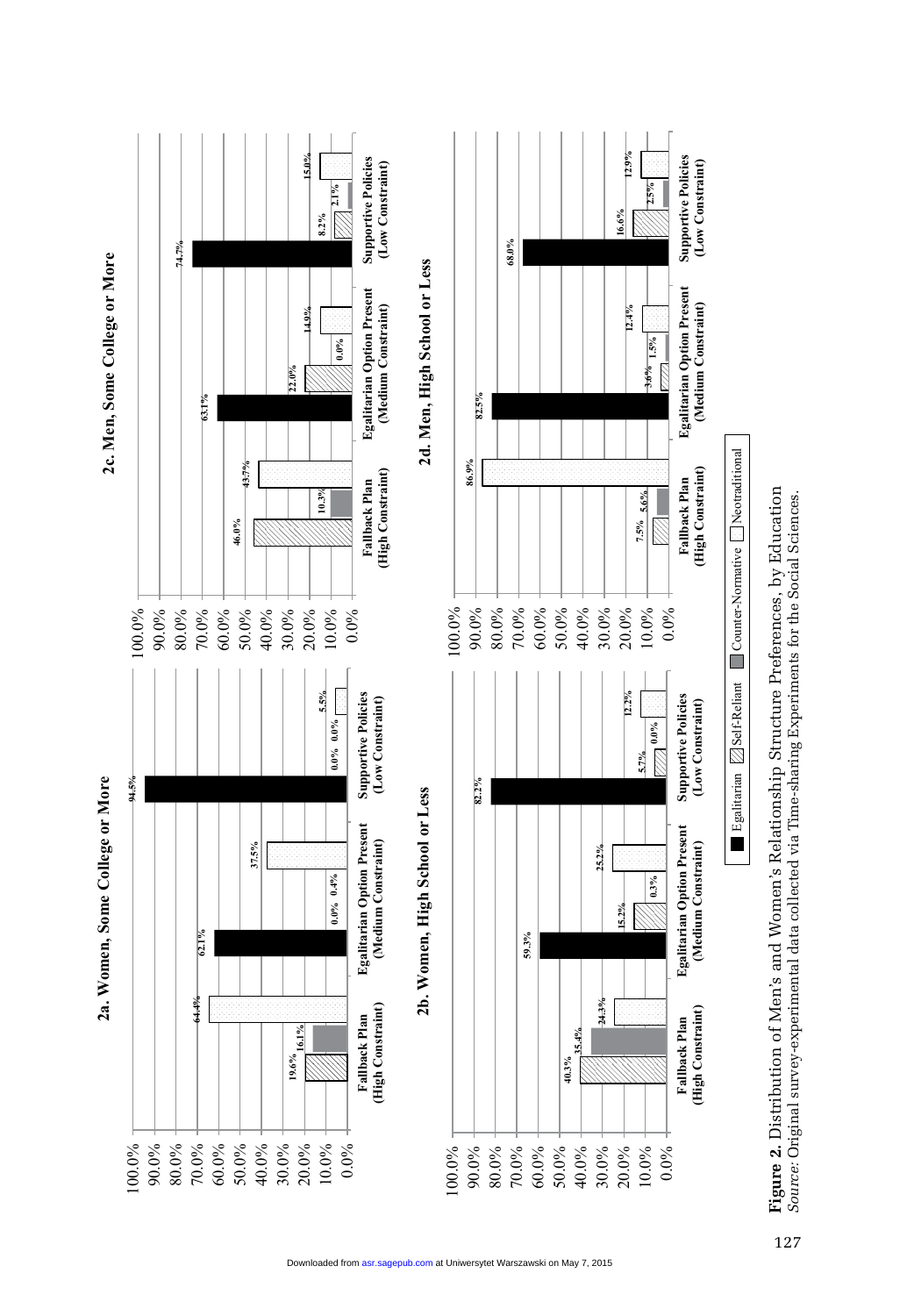no evidence in our data that the odds of a respondent desiring an egalitarian relationship vary in a meaningful way by gender or education (results available upon request). This finding—that a majority of men and women, across education groups, ideally prefer egalitarian relationship structures—is consistent with the results presented in Gerson's (2010a) work.

Importantly, a sizable minority (37.5 percent) of higher-educated women selected a neotraditional option under conditions of medium constraint. Lower-educated women who did not select the egalitarian option were split between the self-reliant (15.2 percent) option and the neotraditional (25.2 percent) option. Higher-educated men who did not opt for the egalitarian option generally selected the self-reliant (22.0 percent) or neotraditional (14.9 percent) option. However, weighted chisquare tests do not provide evidence that women's (*F* [2.09, 112.76] = 1.46, *p* = .24) or men's  $(F[2.33, 130.42] = 1.81, p = .16)$  preferences differ in statistically significant ways by education level in the egalitarian option present condition.

While it would be interesting to statistically compare the distribution of responses for respondents in the fallback plan and egalitarian option present conditions, there is no straightforward way to do so. The experimental design presented respondents with a different number of unordered response options in these conditions. Thus, the distribution of responses in these experimental conditions is necessarily different due to the research design. What is clear from descriptively examining the results, however, is that respondents' preferences are highly gendered in the fallback plan condition. When some constraint is removed, though, in the egalitarian option present condition, men and women at all levels of education prefer an egalitarian relationship structure.

#### *Preferences under Medium versus Low Constraint*

We now examine whether priming respondents to imagine supportive work-family policies influences respondents' relationship structure preferences. Here, we attempt to simulate a condition of low institutional constraint. First, we examine how supportive work-family policies shape women's relationship structure preferences. When supportive policies were primed, 94.5 percent of higher-educated women indicated they would ideally structure their relationship in an egalitarian manner. This is more than 30 percentage points higher than in the egalitarian option present condition, which did not include supportive policies. Only 5.5 percent of women with at least some college education selected the neotraditional (i.e., primary homemaker, secondary earner) option when supportive policies were primed, compared to 37.5 percent in the egalitarian option present condition. Among lower-educated women, 82.2 percent opted for an egalitarian relationship in the supportive policies condition, a more than 20 percentage-point increase from the egalitarian option present condition. Only 12.2 percent of lower-educated women selected the neotraditional option when supportive policies were primed.

Table 2 examines whether the effects of the supportive policy prime are statistically meaningful for women's relationship structure preferences. Model 1, a logistic regression model, examines the effect of the supportive workfamily policy prime on women's likelihood of selecting an egalitarian relationship. The positive and statistically significant coefficient for the supportive policies variable indicates that when women were primed with supportive work-family policies, their odds of selecting an egalitarian relationship were more than five times higher  $(exp[1.63] = 5.10)$  than when no supportive policies were primed. Model 2 examines whether this finding is moderated by women's level of education by including an interaction between being in the supportive policies condition and women's education level. The interaction term is not statistically significant, suggesting that education does not play a moderating role.

In Model 3 of Table 2, we turn to the effect of supportive policies on the odds of women selecting a neotraditional relationship structure. We see a large, negative, and statistically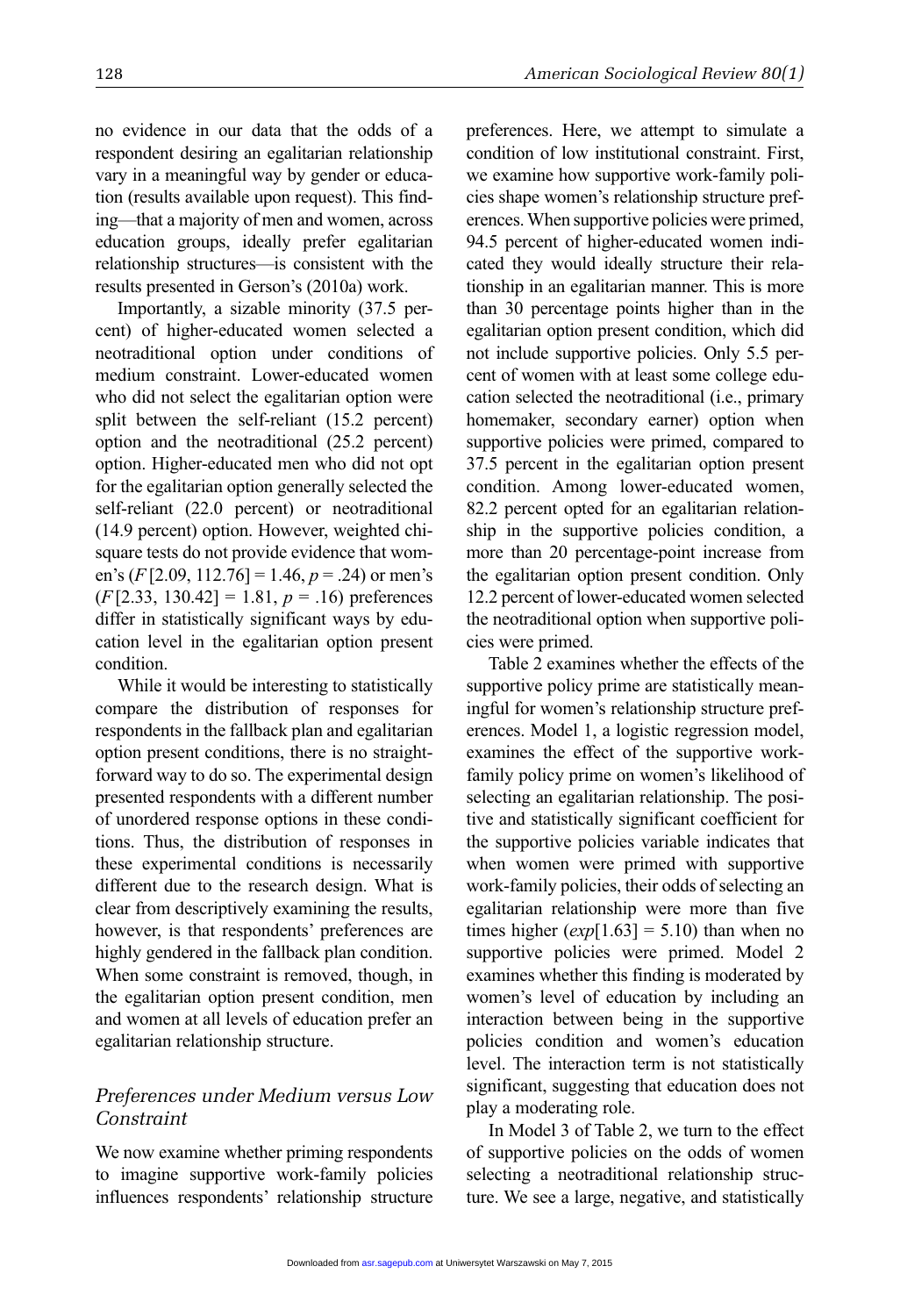|                                        | Egalitarian<br>Relationship |         | Neotraditional<br>Relationship |           |
|----------------------------------------|-----------------------------|---------|--------------------------------|-----------|
|                                        | (1)                         | (2)     | (3)                            | (4)       |
| Supportive Policies                    | $1.629*$                    | 1.152   | $-1.593*$                      | $-.889$   |
|                                        | (.657)                      | (.835)  | (.761)                         | (.977)    |
| <b>Higher Education Level</b>          | .363                        | .120    | .291                           | .575      |
|                                        | (.666)                      | (.789)  | (.717)                         | (.830)    |
| Supportive Policies x Higher Education |                             | 1.198   |                                | $-1.445$  |
|                                        |                             | (1.417) |                                | (1.507)   |
| Constant                               | .248                        | .375    | $-.923*$                       | $-1.086*$ |
|                                        | (.421)                      | (.461)  | (.462)                         | (.524)    |
| n                                      | 91                          | 91      | 91                             | 91        |

|                                                     | Table 2. Logistic Regression Models of the Consequences for Women of Supportive Policies |
|-----------------------------------------------------|------------------------------------------------------------------------------------------|
| and Education on Relationship Structure Preferences |                                                                                          |

*Note:* Log-odds are presented. Standard errors are in parentheses. Weights used in all models. Listwise deletion used for missing data.

\**p* < .05; \*\**p* < .01; \*\*\**p* < .001 (two-tailed tests).

significant coefficient for the supportive policies variable, indicating that women in the supportive policy condition were less likely than women in the egalitarian option present condition to select a neotraditional relationship. Model 4 shows no evidence that this effect varies by education level.

We now turn to how supportive workfamily policies shape men's relationship structure preferences (Figure 2). Among more highly educated men, 74.7 percent indicated that they would prefer an egalitarian relationship when supportive work-family policies were primed, compared to 63.1 percent in the egalitarian option present condition (Figure 2c). However, a logistic regression model indicates that this difference is not statistically significant. Next, in Figure 2d, we see a slight decrease in the proportion of lower-educated men who would prefer an egalitarian relationship between the egalitarian option present condition (82.5 percent) and the supportive policy condition (68.0 percent), but again this difference is not statistically significant.

In addition to the logistic regression models presented earlier, which examine the effect of different experimental conditions on whether a respondent selected a particular relationship structure preference compared to all of the other relationship structure options, we also estimated a series of multinomial logistic regressions, which jointly examine the effect of the supportive policy prime on the full set of respondents' relationship structure preferences. Results from these analyses, which are presented and discussed in the online supplement (http://asr.sagepub.com/supplemental), are highly consistent with those presented here. However, because multinomial logistic regressions can be fairly cumbersome to present, interpret, and discuss, we do not focus on them.

Together, these findings provide compelling evidence that supportive policies play an important role in shaping relationship structure preferences, but these consequences tend to be concentrated among women, regardless of their level of education. We do not find consistent effects of the supportive policy prime on the ways that men would ideally like to structure their future relationships.

# **Robustness Checks**

In this section, we examine the sensitivity of our findings to various analytic decisions. First, we evaluate the robustness of the findings to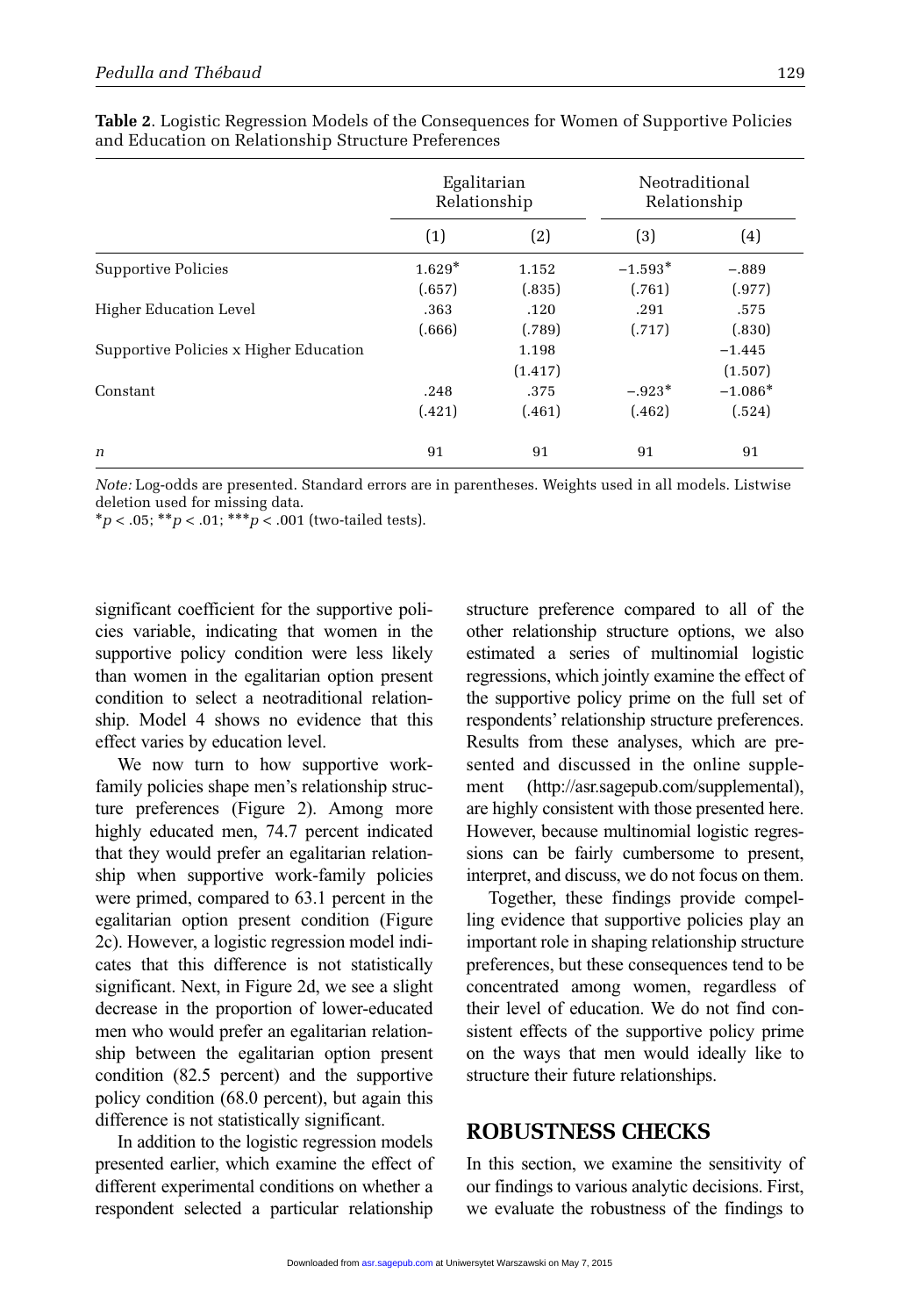|                                        | Egalitarian<br>Relationship |          | Neotraditional<br>Relationship |                   |
|----------------------------------------|-----------------------------|----------|--------------------------------|-------------------|
|                                        | (1)                         | (2)      | (3)                            | $\left( 4\right)$ |
| Supportive Policies                    | .768                        | .0197    | $-.594$                        | .380              |
|                                        | (.552)                      | (.689)   | (.593)                         | (.735)            |
| <b>Higher Education Level</b>          | 1.079                       | .229     | $-.729$                        | .345              |
|                                        | (.562)                      | (.734)   | (.596)                         | (.758)            |
| Supportive Policies x Higher Education |                             | $2.272*$ |                                | $-2.812*$         |
|                                        |                             | (1.124)  |                                | (1.197)           |
| Constant                               | $-.0145$                    | .399     | $-.441$                        | $-.988*$          |
|                                        | (.391)                      | (.428)   | (.393)                         | (.463)            |
| $\boldsymbol{n}$                       | 133                         | 133      | 133                            | 133               |

|                                                                   | Table 3. Logistic Regression Models of the Consequences for Women of Supportive Policies |
|-------------------------------------------------------------------|------------------------------------------------------------------------------------------|
| and Education on Relationship Structure Preferences (Full Sample) |                                                                                          |

*Note:* Log-odds are presented. Standard errors are in parentheses. Weights used in all models. Listwise deletion used for missing data. Analyses include respondents who failed the manipulation check. \**p* < .05; \*\**p* < .01; \*\*\**p* < .001 (two-tailed tests).

the decision to exclude respondents who did not accurately answer the manipulation check item regarding the supportive policy prime. While limiting our analytic sample in this way ensures the responses we analyze are driven by the experimental manipulations, it is possible that this approach introduces bias into our sample. If respondents who accurately received the manipulation check are different—on observable or unobservable characteristics than respondents who failed the manipulation check, then limiting our analytic sample in this way could lead to biased estimates.

The two central findings from the analyses presented in the previous sections are (1) in the egalitarian option present condition, a majority of men and women selected an egalitarian relationship and this does not vary by gender or education; and (2) there are strong, positive effects of the supportive policy prime on the odds of women selecting an egalitarian relationship and negative effects of the supportive policy prime on the odds of women selecting a neotraditional relationship structure. Here, we reexamine these key findings using the full sample of respondents, including those who did not accurately answer the manipulation check item. Figure S1 in the online supplement presents the descriptive distributions of relationship structure preferences by gender and education for the full sample of respondents.

First, when including all respondents, the patterns of results for individuals' preferences under high and moderate levels of constraint are similar to those presented earlier. In particular, the majority of respondents across gender and education groups selected an egalitarian option when that option was provided as a response category. Logistic regression models further indicate that the proportion of respondents selecting an egalitarian relationship in the egalitarian option present condition does not vary by gender or education (results available upon request).

Second, we examine possible differences in the effects of the supportive policy prime. The descriptive patterns of results are similar to those in the original analysis for each gendereducation group, with the exception of women with a high school education or less. Model 1 in Table 3 shows the logistic regression model examining how supportive policies affect women's odds of selecting an egalitarian relationship structure preference for the full sample. The coefficient for supportive policies is positive but not statistically significant. Model 2, which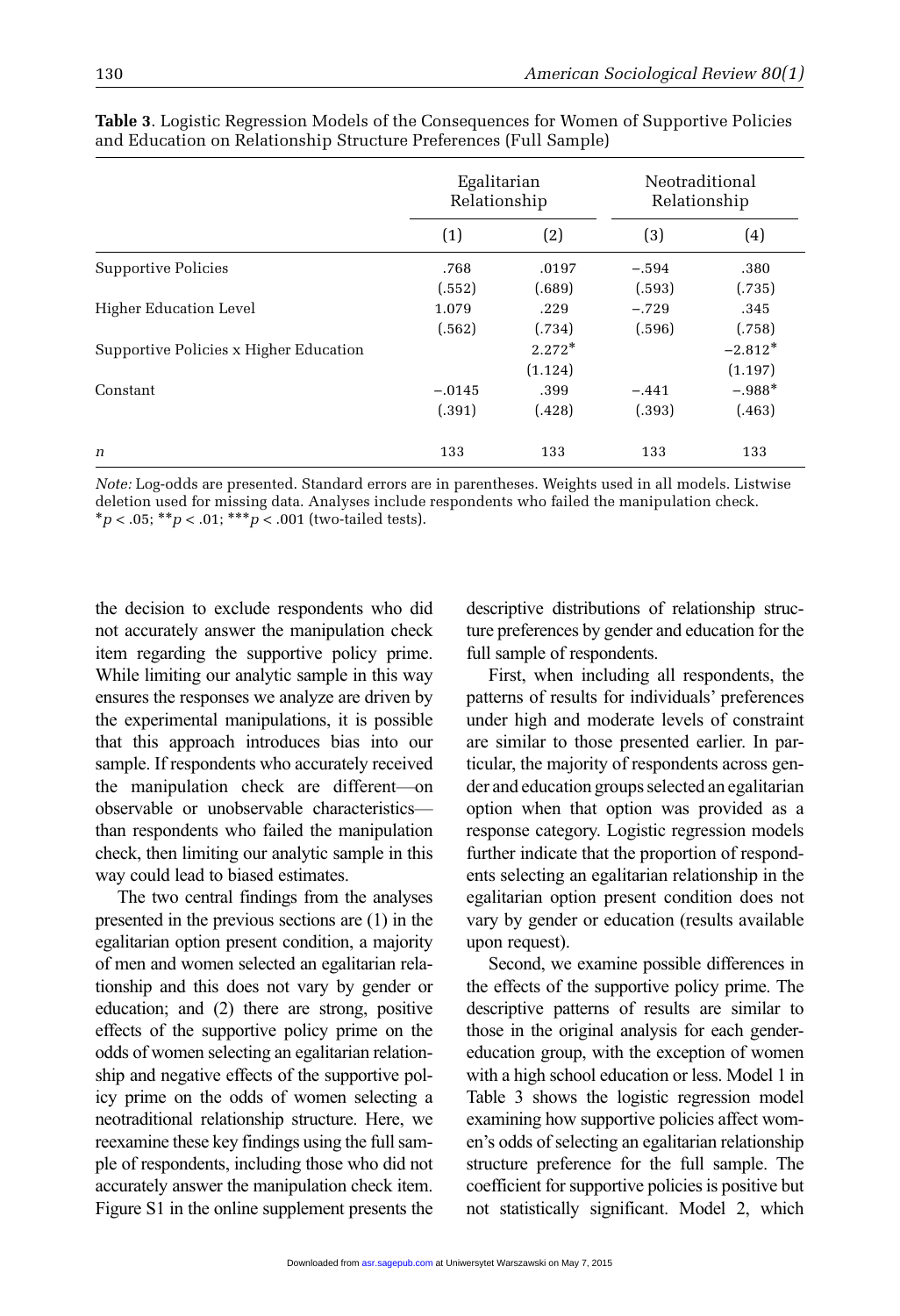includes the interaction between women's education level and being in the supportive policies condition, indicates that the consequences of supportive policies differ for higher- and lowereducated women in the full sample. Consistent with our prior analysis, supportive policies have a positive effect on higher-educated women selecting an egalitarian relationship ( $OR = 9.87$ , *p* < .05). Unlike our prior analysis, however, we do not find that supportive policies influence lower-educated women's preferences for an egalitarian relationship (OR =  $1.02$ ,  $p = .98$ ).

Model 3 in Table 3 investigates the consequences of supportive policies for women's likelihood of selecting a neotraditional relationship structure. Again, we find no meaningful main effect of supportive policies here. In Model 3, however, we include an interaction term between women's education level and the supportive policy prime, which has a statistically significant and negative coefficient. Thus, there are differential consequences of supportive policies for women by education level. For higher-educated women, supportive policies are consistently associated with lower odds of selecting a neotraditional relationship ( $OR =$ .09,  $p < .05$ ), whereas supportive policies have no effect on the odds of lower-educated women selecting a neotraditional relationship structure  $(OR = 1.46, p = .61)$ . Thus, when analyzing the full sample, the effects of supportive policies for higher-educated women mirror the findings presented in the earlier analytic sample, but we encounter divergent findings for women with lower levels of education.

One possible explanation for the different findings for lower-educated women may be that the lower-educated women who passed the manipulation check are different from those who failed it. To test for this possibility, we examined whether these two groups were any different in terms of gender ideology, desire to have children, political ideology, age, household income (logged), employment status, or region of residence. We do not find any evidence that this is case. Thus, at least on observables, lower-educated women who passed the manipulation check look similar to lower-educated women who failed the manipulation check. For this reason, we are inclined to cautiously interpret the findings that are limited to female respondents who accurately answered the manipulation check—those presented in the main results section—as more accurately reflecting the effects of supportive policies on women's relationship structure preferences. However, future research would be well served to further investigate how education and social policies interact in the production of women's relationship structure preferences.

As a second robustness check, we examine variation in our findings by respondents' age. Following Gerson (2010a), our sample contains unmarried, childless men and women between the ages of 18 and 32. Yet, individuals in their early 20s may be less aware of the constraints of current workplaces than individuals in their early 30s, leading to variation in the effects of the policy prime by respondents' age. To evaluate this possibility, we conducted three analyses examining whether the effect of the supportive policy prime on women's preferences for an egalitarian relationship (Model 1 from Table 2) varies by age. First, we tested for an interaction between a linear age term and the variable for whether a respondent received the supportive policy prime. Second, in a separate model, we interacted a dichotomous age variable (older than 25 versus 25 or younger) with whether a respondent received the supportive policy prime. In neither case was the interaction term statistically significant. Third, the coefficient for the effect of the supportive policy condition on women's preferences was similar when we ran the model while sub-setting our data by different age groups. Therefore, the evidence indicates that there is not significant variation in our findings by respondents' age.

# **Discussion and Conclusions**

How would young, unmarried, childless men and women ideally like to structure their future relationships to balance the demands of work and family life? When institutional constraints render those ideal preferences unattainable, what becomes of men's and women's relationship structure preferences? And, what role do policies that support work-family balance play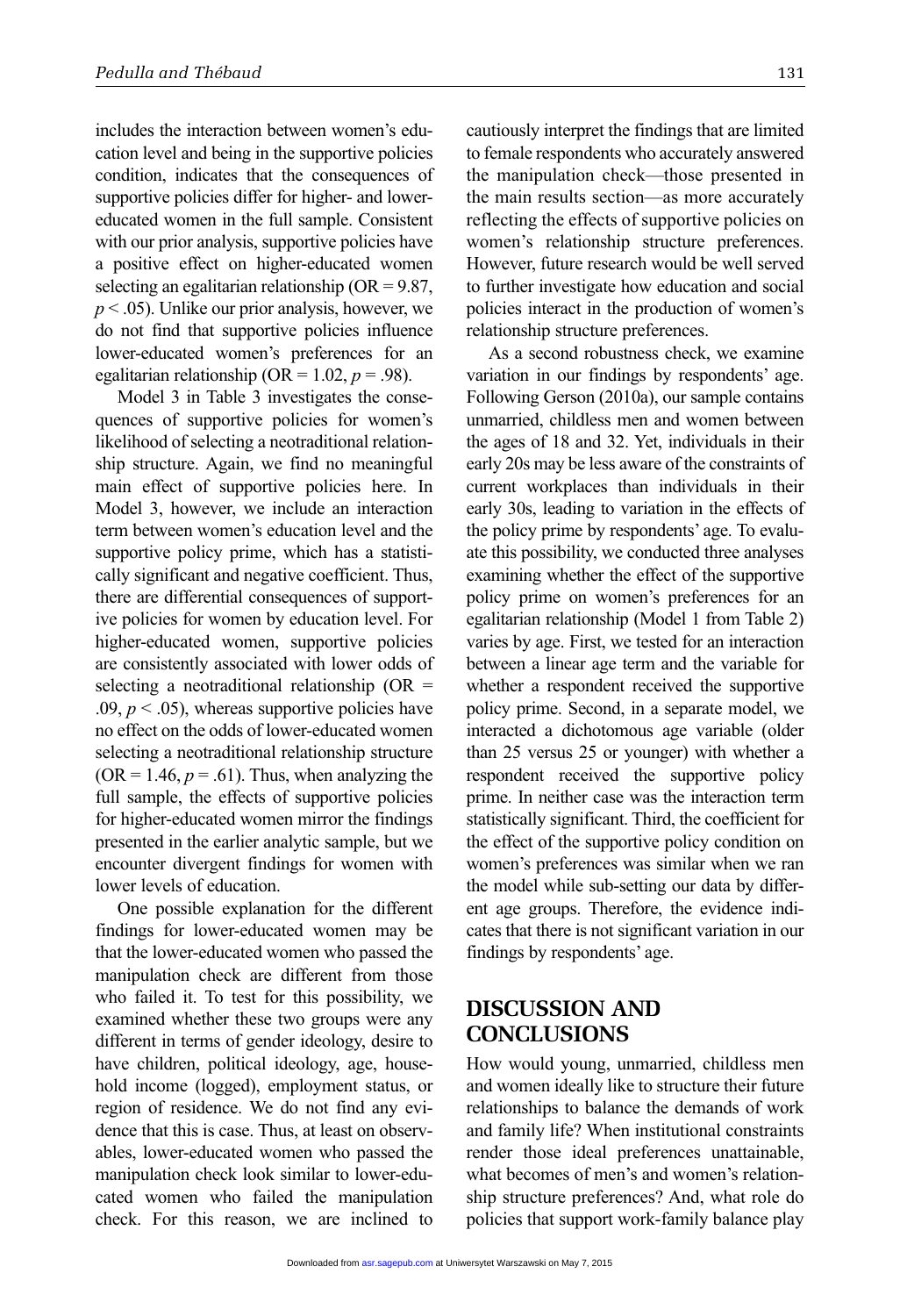in shaping such preferences? To date, answering these questions has been challenging. Differentiating between individuals' ideal and fallback relationship structure preferences has remained largely in the realm of qualitative research, leaving open questions about the generalizability of these findings. Furthermore, identifying the direct effect of supportive work-family policies in shaping relationship structure preferences has proven elusive, given the endogeneity concerns that arise between policy interventions and preferences. Using a survey-experimental methodology conducted on a national probability sample of young, unmarried, childless men and women, we begin to fill these gaps in the literature.

Our first main finding is that the majority of young men and women in our study, regardless of their education level, prefer an egalitarian relationship structure when that option is available. This result is consistent with Gerson's (2010a) work. We also find evidence that young men's and women's preferences are strongly gendered when they face a high level of institutional constraint (the fallback plan condition), but these patterns vary by education level. Whereas the majority of higher-educated men and women opt for neotraditional relationship structures, the lower-educated men and women in our sample express fallback relationship structure preferences that align closely with Gerson's (2010a) findings: women without any college education largely prefer either the selfreliant or primary breadwinner option, whereas their male counterparts overwhelmingly prefer a neotraditional arrangement.<sup>13</sup>

Our findings regarding respondents' fallback preferences also resonate with prior research on the intersecting dynamics of gender and class in the work-family domain. As the need for two earners in a household has become increasingly necessary for middle- and upper-middle-class families in recent decades, neotraditional arrangements enable welleducated women to simultaneously live up to the expectations of intensive mothering without substantially sacrificing their own financial stability: the long-term employment prospects of their potential spouses are good and their own employment opportunities are relatively advantageous, even if they work only parttime. Indeed, a recent study suggests that family resources make it easier for women to remain at work, not to leave it (Damaske 2011). In contrast, working-class women are more financially vulnerable in a neotraditional relationship, given their relatively less lucrative and less stable job prospects (both for themselves and their potential spouses). This reality is underscored by the stated fallback relationship structure preferences of lowereducated women in our study: the emphasis they place on self-reliance and breadwinning is consistent with a long tradition among working-class women, especially women of color, of providing for themselves and their families through wage employment (Collins [1990] 2000; Deutsch 1999).

Our results regarding men's preferences under high levels of constraint (i.e., their fallback plan preferences) are also consistent with studies showing that, despite difficulties in doing so, working-class men often aspire to fully provide for their families so their wives do not "have to" work (Deutsch 1999; Williams 2006, 2010). Because neotraditional arrangements are to some extent a modification of the separate spheres arrangements that have long characterized middle- and upper-middle-class lifestyles, working-class men may fall back on this arrangement because, for them, it signifies social status and class mobility. At the same time, as Gerson (2010a) notes, self-reliance for men means *not* having to be responsible for the care and feeding of a family. Thus, collegeeducated men's high level of identification with a self-reliant relationship structure may suggest they are more likely to prioritize career success over family, an idea consistent with studies suggesting that middle- and upper-middle-class families more often prioritize personal achievements over family relationships (Lareau 2003; Shows and Gerstel 2009). Importantly, however, our study highlights a critical caveat to any interpretation of these patterns in fallback relationship structure preferences: they are expressed under conditions of highly gendered institutional constraint.

Our second main finding is that reducing these institutional constraints through policies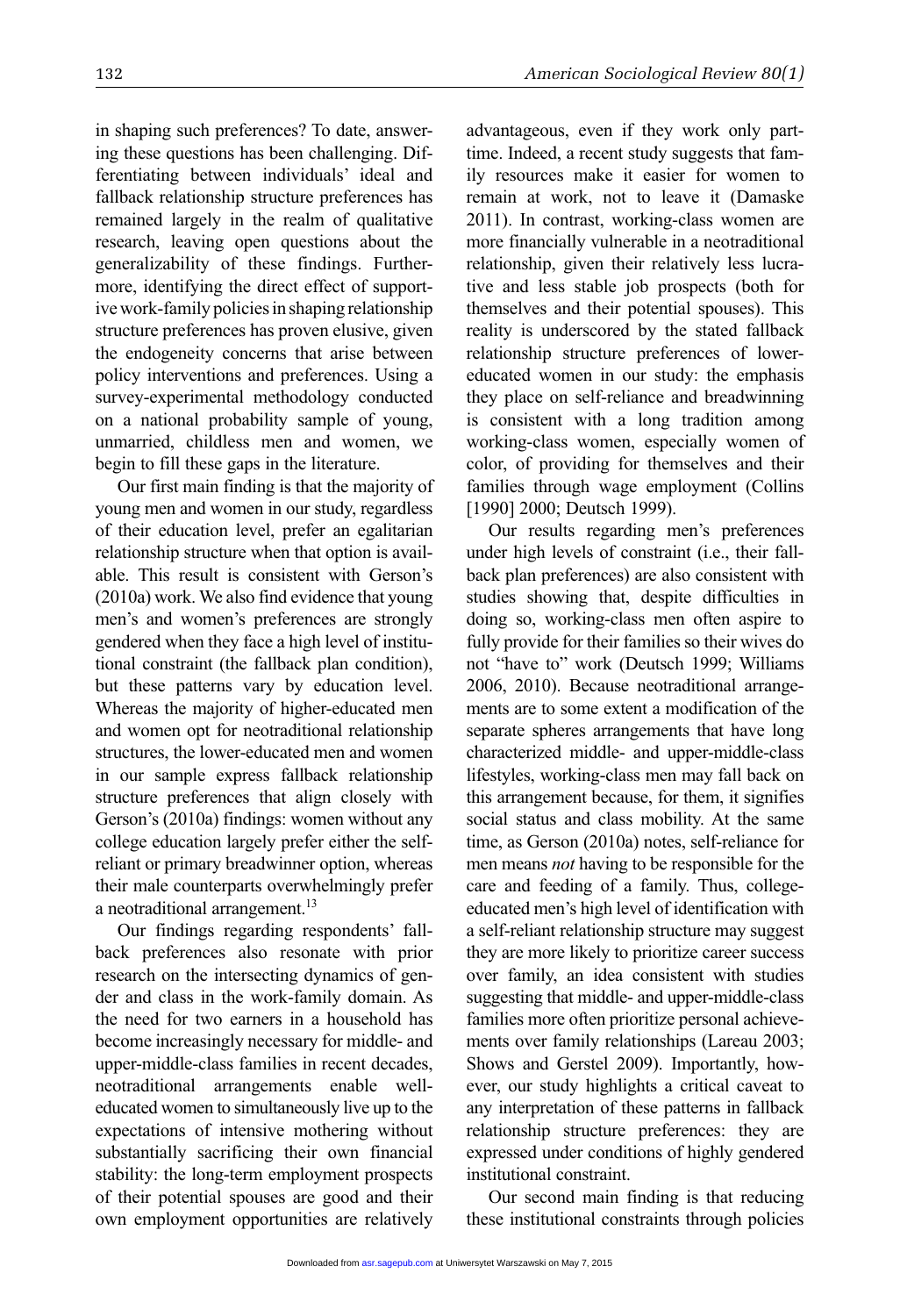supportive of dual-earner, dual-caregiver arrangements can have important implications for relationship structure preferences. However, the consequences of supportive policies are different for men and women. Women's preferences are responsive to supportive policies—when primed, women are more likely to opt for an egalitarian relationship structure and less likely to opt for a neotraditional relationship structure—but we do not find evidence that this is the case for men. On the one hand, the lack of findings for men underscores research suggesting that the cultural expectation for men to engage in breadwinning (while simultaneously avoiding substantial engagement in family care) is a particularly resilient dimension of masculinity (Thébaud 2010). In this interpretation, the desire among a significant subset of men to fulfill a neotraditional role is strong and largely impervious to policy context; in part, these men may feel they have less respect to gain (and more to lose) by taking advantage of work-family policies and increasing their contributions to household work. This idea is also consistent with findings suggesting that work-family policies that offer specific incentives for men to engage in caregiving, incentives that are *not* primed in our experiment, are most effective for changing men's behavior (see, e.g., Hook 2006). On the other hand, the lack of findings for men underscores the extent to which cultural norms in the workplace are gendered (regardless of policy availability), such as the common perception that work-family policies address "women's issues." Therefore, a different sort of policy intervention, such as one that aims more explicitly to destabilize overwork norms, might affect men's work-family preferences more strongly than the policies examined here. Future research would be well served to investigate this set of issues.

Taken together, these results are consistent with theoretical arguments that gendered institutions have direct effects on individual preferences. In general, our findings suggest that highly constraining institutional arrangements may lead to more traditionally gendered workfamily preferences, whereas institutional arrangements that alleviate those constraints may lead to less traditionally gendered (although not entirely de-gendered) workfamily preferences. Therefore, as Stone (2007) suggests, a woman's decision to "opt-out" of a particular career track may more accurately reflect her strategy under high levels of institutional constraint, rather than her ideal workfamily structure preference. The finding that effects of supportive policies likely do not vary according to a woman's education level further underscores the idea that many nonprofessional women, who cannot afford to "opt-out," also face suboptimal work-family arrangements and may make more gendered workfamily decisions than they would ideally prefer. This finding supports the theoretical argument of Gornick and Meyers (2009b): work-family policies supportive of earnercaregiver arrangements should generally ameliorate gendered workplace constraints across the class structure.

To our knowledge, our study is the first test of the causal role of policy interventions on the relationship structure preferences of young men and women. This study moves forward sociological theories of gender inequality at work and in the family, yet, it is not without limitations. First, although our research explores young men's and women's preferences, we are not able to observe respondents' behavior. Stated preferences are certainly important, but we cannot determine whether respondents would act on their stated ideal. Second, the experimental condition with supportive work-family policies asks respondents to *imagine* that particular policies are in place. Most individuals in the United States, especially those in working-class jobs, do not have access to policies that enable women and men to balance work and family life. However, if anything, we would expect the lack of real policies to bias our results in a conservative direction because there is no actual change to respondents' material circumstances. Third, the between-subjects design of our study does not enable us to examine how a given individual would respond to the supportive policy prime, or how individual respondents might shift their preferences depending on whether or not the egalitarian option is present. Future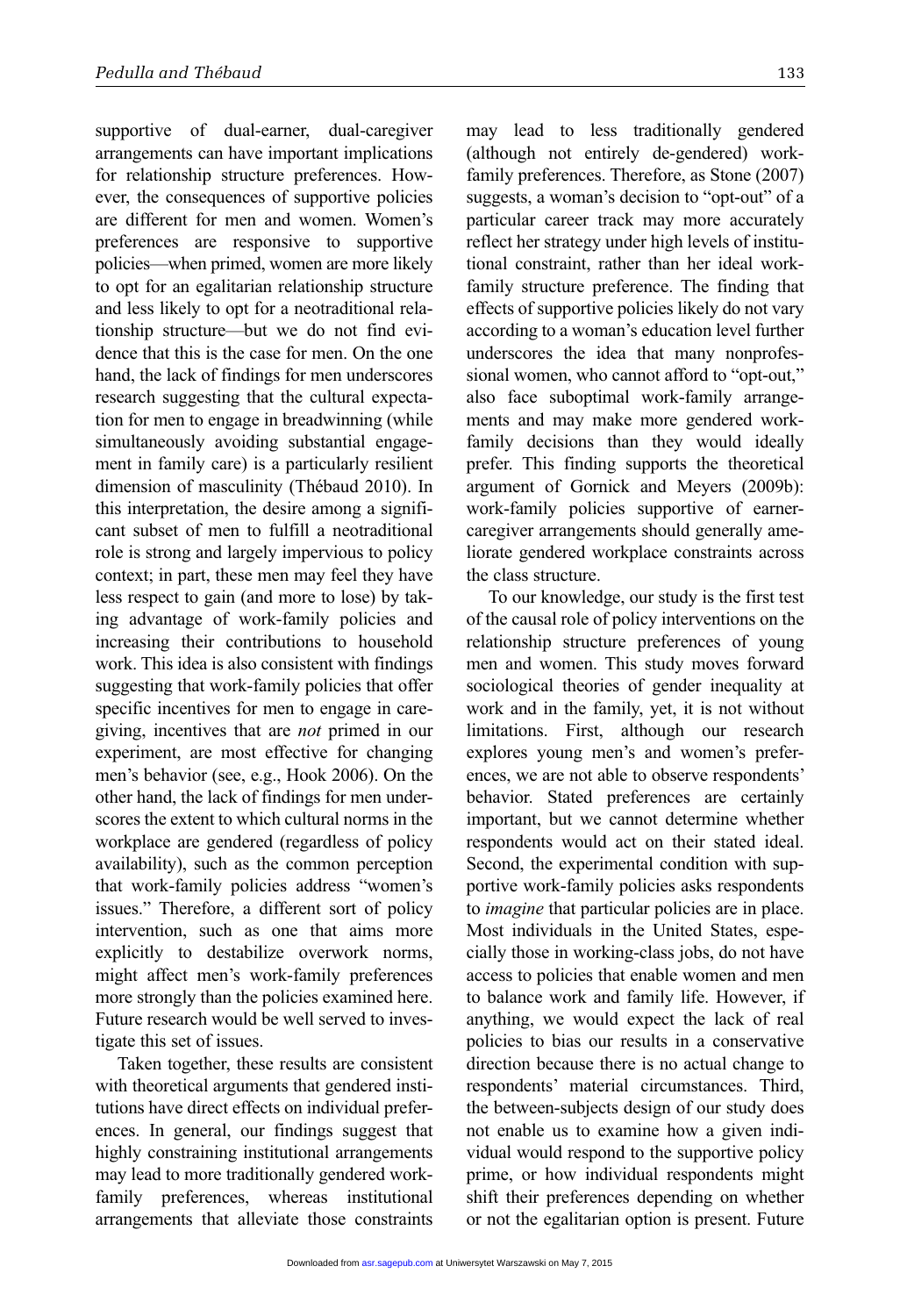research could employ a within-subjects design to provide additional insights about how institutions shape young men's and women's preferences for their future work-family arrangements. Fourth, because collegeeducated young adults are somewhat more likely to be childless than are individuals without a college education, it is possible that the lower-educated respondents in our study are a more select sample on some dimensions. While not a threat to the validity of the findings presented here, future research could tease apart the extent to which this type of selection process might shape educational differences in relationship structure preferences.

Additionally, we did not oversample the LGBT community nor did we have information about respondents' sexual orientation. This sample does not introduce bias into our results, but it precludes us from systematically examining how institutional constraints may affect the relationship structure preferences of LGBT individuals in ways distinct from non-LGBT individuals. In a similar vein, we did not have enough respondents to investigate whether our results vary by race or ethnicity. We encourage future researchers to pursue these important questions.

Finally, our study focuses on the effects of work-family policies because these policies are a focus of prior research pertaining to men's and women's decisions about workfamily arrangements. However, other key aspects of institutions could affect men's and women's work-family preferences, especially the types of fallback relationship structures that individuals are likely to adopt. For instance, given that inequalities in income and employment opportunities likely underpin gender-differentiated fallback plans, policies aimed at reducing occupational sex segregation or ensuring equal pay and protection against workplace discrimination may also affect men's and women's fallback relationship structure preferences. Furthermore, certain types of work-family policies may affect individuals' preferences differently, and this may depend on whether the policies are implemented by governments or by employers. The effects of these and other aspects of institutional dynamics on work-family preferences should be evaluated in future research.

Although supportive work-family policies alone may not be sufficient to reshape gender inequality in the worlds of work and relationships (Blair-Loy 2003), our findings indicate that institutional environments and policies matter. Women's relationship structure preferences are particularly malleable to institutional designs that support egalitarian earner-caregiver relationships. Thus, major policy changes that enable workers to have more flexible schedules or that provide subsidized childcare have the potential to affect women's expectations, preferences, and aspirations regarding their level of engagement in the workforce (e.g., hours worked), and by extension, the form of such engagement (e.g., occupation)—both of which are key factors currently fueling the stubbornly gendered supply side of the inequality equation. Ultimately, by promoting preferences for egalitarian relationships, workplace institutions and policies that mitigate the challenges of balancing work and family life for women *and* men could help jumpstart the currently stalled progress toward gender equality.

# **APPENDIX: Experimental Prompts**

The prompts for our three experimental conditions follow. Any text not to be presented to respondents is placed in brackets.

**[Randomly assign respondents to one of the following three experimental conditions. The order of response categories is also randomized.]**

#### **[Condition #1: No Egalitarian Option, No Mention of Supportive Policies]**

We are interested in learning about the ways that people hope to structure their future work and family lives.

Which of the following options best describes how you would ideally structure your future work and family life?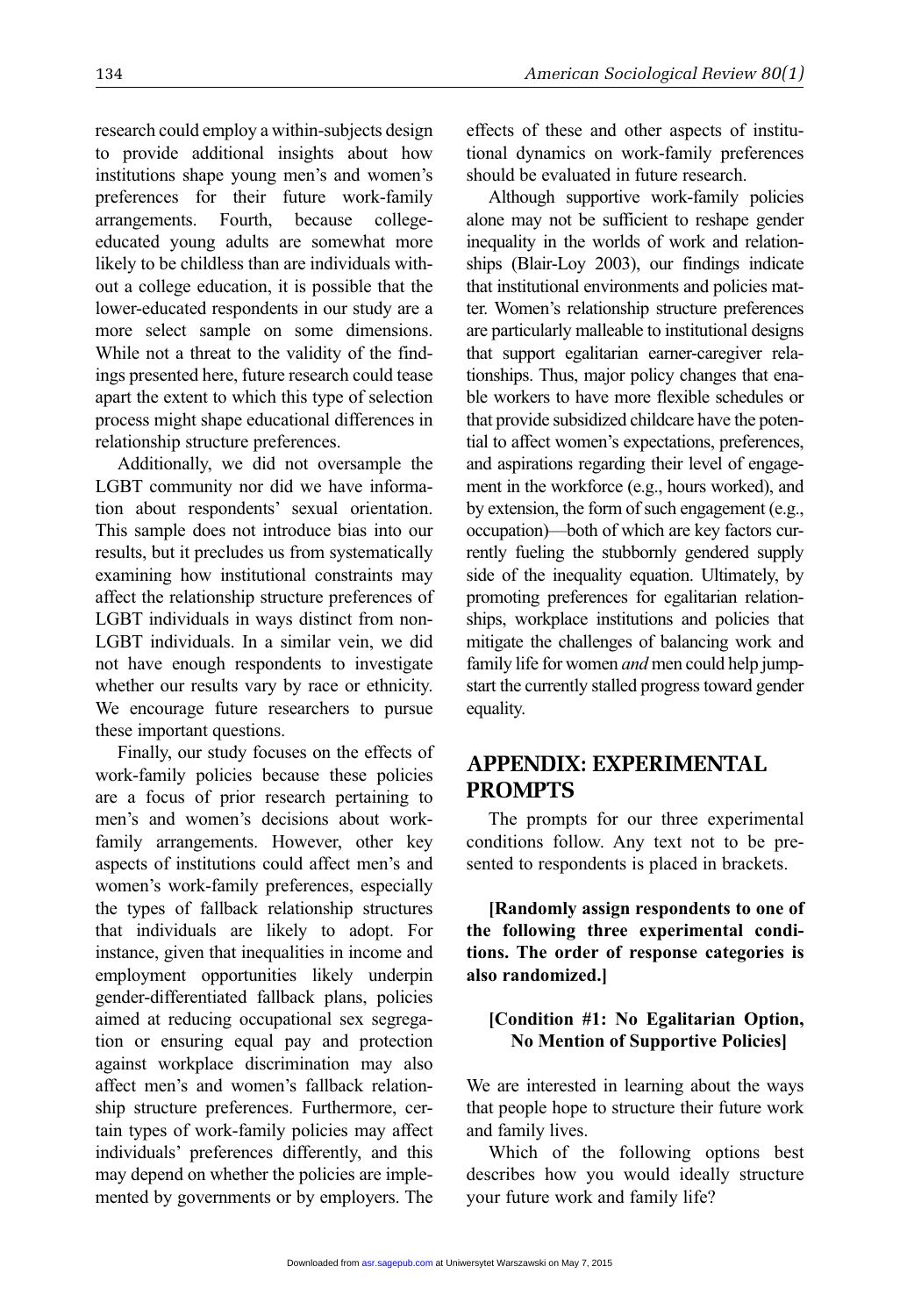- I would like to maintain my personal independence and focus on my career, even if that means forgoing marriage or a lifelong partner.
- I would like to have a lifelong marriage or committed relationship in which I would be primarily responsible for financially supporting the family, whereas my spouse or partner would be primarily responsible for managing the household (which may include housework and/or childcare).
- I would like to have a lifelong marriage or committed relationship in which I would be primarily responsible for managing the household (which may include housework and/or childcare), whereas my spouse or partner would be primarily responsible for financially supporting the family.

## **[Condition #2: With Egalitarian Option, No Mention of Supportive Policies]**

We are interested in learning about the ways that people hope to structure their future work and family lives.

Which of the following options best describes how you would ideally structure your future work and family life?

- I would like to maintain my personal independence and focus on my career, even if that means forgoing marriage or a lifelong partner.
- I would like to have a lifelong marriage or committed relationship in which I would be primarily responsible for financially supporting the family, whereas my spouse or partner would be primarily responsible for managing the household (which may include housework and/or childcare).
- I would like to have a lifelong marriage or committed relationship in which I would be primarily responsible for managing the household (which may include housework and/or childcare), whereas my spouse or partner would be primarily

responsible for financially supporting the family.

• I would like to have a lifelong marriage or committed relationship where financially supporting the family and managing the household (which may include housework and/or childcare) are equally shared between my spouse or partner and I.

## **[Condition #3: With Egalitarian Option, With Supportive Policies]**

We are interested in learning about the ways that people hope to structure their future work and family lives.

Raising children, caring for ill family members, and/or taking care of household responsibilities involves a considerable amount of time and energy. In the United States, the cost of paying others to help with these responsibilities (such as childcare) is also high. However, if policies were in place that guaranteed all employees access to subsidized childcare, paid parental and family medical leave, and flexible scheduling (such as the ability to work from home one day per week), which of the following options best describes how you would ideally structure your future work and family life?

- I would like to maintain my personal independence and focus on my career, even if that means forgoing marriage or a lifelong partner.
- I would like to have a lifelong marriage or committed relationship in which I would be primarily responsible for financially supporting the family, whereas my spouse or partner would be primarily responsible for managing the household (which may include housework and/or childcare).
- I would like to have a lifelong marriage or committed relationship in which I would be primarily responsible for managing the household (which may include housework and/or childcare), whereas my spouse or partner would be primarily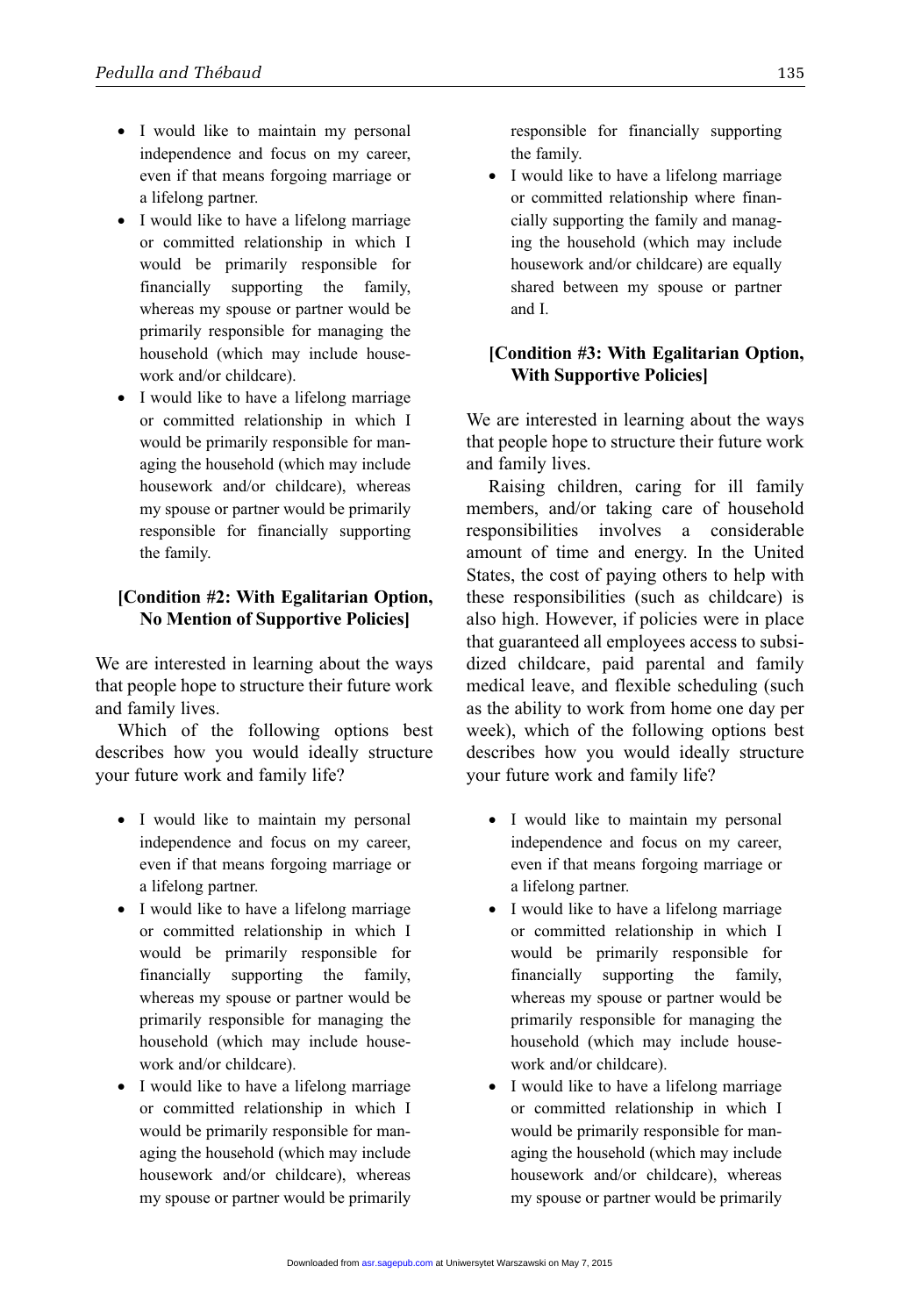responsible for financially supporting the family.

• I would like to have a lifelong marriage or committed relationship where financially supporting the family and managing the household (which may include housework and/or childcare) are equally shared between my spouse or partner and I.

#### **Acknowledgments**

Both authors contributed equally to the work and their names are listed alphabetically. We thank Youngjoo Cha, Shelley Correll, Patrick Ishizuka, Carly Knight, Lindsay Owens, Devah Pager, Liana Sayer, anonymous reviewers with Time-sharing Experiments for the Social Sciences, and the anonymous reviewers and editors at *American Sociological Review* for helpful comments and suggestions.

#### **Funding**

Data collection for this project was supported by Timesharing Experiments for the Social Sciences, NSF Grant 0818839, Jeremy Freese and James Druckman, Principal Investigators. Generous support for this research was provided by the Center for the Study of Social Organization at Princeton University and NICHD (5 R24 HD042849).

#### **Notes**

- 1. Prior literature and our empirical predictions leave open questions about how these dynamics vary by sexual orientation. Gerson (2010a) found that lesbian and heterosexual women similarly stress a self-reliant relationship structure as their fallback preference, but none of the gay men she interviewed stressed a neotraditional relationship structure. These patterns are inconclusive, however, because only 5 percent of her respondents self-identified as lesbian or gay (Gerson 2010a). We do not have information on our respondents' sexual orientation, but we are cognizant of this limitation and hope that future research will examine variation in these processes by sexual orientation.
- 2. The details of policy designs are critical for obtaining egalitarian outcomes. For instance, particularly long leaves can disconnect employees from workplaces (thereby depleting their human capital) or encourage employers to statistically discriminate against women (Mandel and Semyonov 2006). Some scholars are also concerned that women will disproportionately take advantage of work-family policies, thereby exacerbating gendered divisions of labor (Bergmann 2009). For these reasons, work-family scholars generally argue for the effectiveness of relatively short (e.g., six months) paid leaves paired with incentives for men's take-up.
- 3. Respondents' education is the best measure of social class in our survey data. We do not have information about respondents' parents' education or occupational attainment.
- 4. Respondents who report being "never married" or "living with partner" are included in our sample. Our survey was not administered to individuals who reported being "married," "widowed," "divorced," or "separated."
- 5. Recent estimates indicate that between 3 and 4 percent of the U.S. population identify as LGBT (Gates 2011). Thus, our sample likely includes few LGBT individuals. To have an adequate number of LGBT respondents in the sample to statistically test for variation by sexual orientation, we would have needed to oversample LGBT individuals. We encourage future researchers to pursue this sampling strategy and line of investigation.
- 6. Data collected for this project are publicly available through the website of Time-sharing Experiments for the Social Sciences (http://www.tessexperiments.org).
- 7. The weights adjust for gender, age, race/ethnicity, education, Census region, household income, homeownership status, living in a metropolitan area, and having Internet access.
- 8. We pilot tested our research design and materials using a non-random sample of respondents from Amazon.com's Mechanical Turk. The empirical patterns that emerged from the pilot testing indicated that respondents were able to understand and respond to the items in the survey experiment.
- 9. Although many experiments utilize a full factorial design, we do not do so here. Our theoretical claim is that institutional constraint operates along a continuum, rather than with two clear axes. In our case, it is thus not clear what we would learn from an experimental condition that offered policies designed to support egalitarian arrangements (low constraint) but did not offer an egalitarian option as a response category (high constraint).
- 10. The relatively high median household income in Table 1 is likely due to the fact that many of the younger respondents in our sample are still living with their parents and are thus reporting a household income that includes their parents' income.
- 11. Our total sample includes 492 respondents, but 163 respondents (33 percent) did not pass the manipulation check and were therefore not included in the final analytic sample.
- 12. We use bivariate logistic regression models throughout the analysis, rather than simple *z*-tests for proportions, to enable the inclusion of sampling weights in our estimates. Two-tailed statistical tests are used throughout.
- 13. Our results diverge somewhat from Gerson's (2010a) findings regarding the fallback preferences of men and women with higher education levels. Specifically, in our study, college-track women were more likely, and men less likely, to fall back on neotraditional arrangements than Gerson found in her study.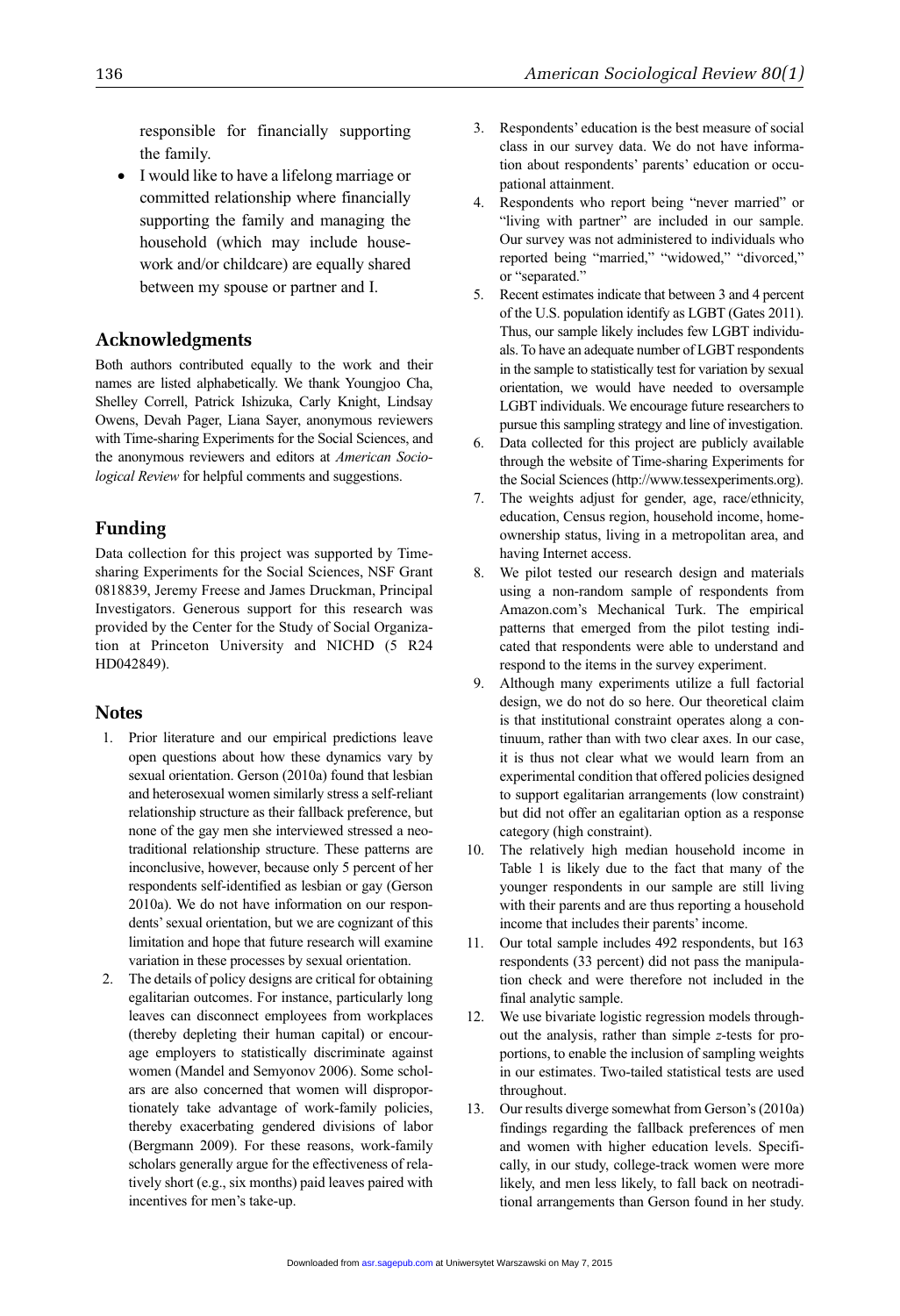Our findings might diverge from Gerson's (2010a) due to the larger, more heterogeneous nature of our sample of respondents or our different methodologies (i.e., survey versus in-depth interview).

#### **References**

- Acker, Joan. 1990. "Hierarchies, Jobs and Bodies: A Theory of Gendered Organizations." *Gender & Society* 4(2):139–58.
- Belkin, Lisa. 2003. "The Opt-Out Revolution." *New York Times Magazine,* October 26, pp. 42–47, 58, 85–86.
- Bergmann, Barbara R. 2009. "Long Leaves, Child Well-Being, and Gender Equality." Pp. 67–77 in *Gender Equality: Transforming Family Divisions of Labor,*  edited by J. C. Gornick and M. Meyers. London: Verso.
- Blair-Loy, Mary. 2003. *Competing Devotions: Career and Family among Women Executives*. Cambridge, MA: Harvard University Press.
- Bolzendahl, Catherine I. and Daniel J. Myers. 2004. "Feminist Attitudes and Support for Gender Equality: Opinion Change in Women and Men, 1974–1998." *Social Forces* 83(2):759–90.
- Brewster, Karin L., and Irene Padavic. 2000. "Change in Gender-Ideology, 1977–1996: The Contributions of Intracohort Change and Population Turnover." *Journal of Marriage and the Family* 62(2):477–87.
- Butler, Adam B., and Amie Skattebo. 2004. "What Is Acceptable for Women May Not Be for Men: The Effect of Family Conflicts with Work on Job-Performance Ratings." *Journal of Occupational and Organizational Psychology* 77(4):553–64.
- Castilla, Emilio J. 2008. "Gender, Race and Meritocracy in Organizational Careers." *American Journal of Sociology* 113(6):1479–1526.
- Castilla, Emilio J., and Stephen Benard. 2010. "The Paradox of Meritocracy in Organizations." *Administrative Science Quarterly* 55(4):543–76.
- Center for American Women and Politics. 2013. "Women in the U.S. Congress 2013." New Brunswick, NJ: Rutgers University, Eagleton Institute of Politics. Retrieved March 29, 2013 (http://www.cawp.rutgers .edu/fast facts/levels of office/documents/cong.pdf).
- Cha, Youngjoo. 2010. "Reinforcing Separate Spheres: The Effect of Spousal Overwork on the Employment of Men and Women in Dual-Earner Households." *American Sociological Review* 75(2):303–329.
- Cha, Youngjoo. 2013. "Overwork and the Persistence of Gender Segregation in Occupations." *Gender & Society* 27(2):158–84.
- Charles, Maria, and Karen Bradley. 2009. "Indulging our Gendered Selves? Sex Segregation by Field of Study in 44 Countries." *American Journal of Sociology* 114(4):924–76.
- Collins, Patricia Hill. [1990] 2000. *Black Feminist Thought: Knowledge, Consciousness, and the Politics of Empowerment*. New York: Routledge.
- Correll, Shelley J., Stephen W. Benard, and In Y. Paik. 2007. "Getting a Job: Is There a Motherhood Penalty?" *American Journal of Sociology* 112(5):1297–1338.
- Cotter, David A., Joan M. Hermsen, and Reeve Vanneman. 2011. "The End of the Gender Revolution? Gender Role Attitudes from 1977 to 2008." *American Journal of Sociology* 117(1):259–89.
- Damaske, Sarah. 2011. *For the Family: How Class and Gender Shape Women's Work*. Oxford: Oxford University Press.
- Deutsch, Francine M. 1999. *Halving it All: How Equally Shared Parenting Works*. Cambridge, MA: Harvard University Press.
- England, Paula. 2010. "The Gender Revolution: Uneven and Stalled." *Gender & Society* 24(2):149–66.
- Estes, Sarah Beth, Mary C. Noonan, and David J. Maume. 2007. "Is Work-Family Policy Use Related to the Gendered Division of Housework?" *Journal of Family and Economic Issues* 28(4):527–45.
- Fernandez, Roberto M., and Colette Friedrich. 2011. "Gender Sorting at the Application Interface." *Industrial Relations* 50(4):591–609.
- Ferree, Myra Marx, Judith Lorber, and Beth B. Hess. 1999. "Introduction." Pp. xv–xxxvi in *Revisioning Gender,* edited by M. M. Ferree, J. Lorber, and B. B. Hess. Thousand Oaks, CA: Sage.
- Fraser, Nancy. 1994. "After the Family Wage: Gender Equity and the Welfare State." *Political Theory* 22(4):591–618.
- Fried, Mindy. 1998. *Taking Time: Parental Leave Policy and Corporate Culture*. Philadelphia: Temple University Press.
- Gates, Gary J. 2011. *How Many People Are Lesbian, Gay, Bisexual, and Transgender?* Los Angeles: The Williams Institute, UCLA School of Law.
- Gerson, Kathleen. 2010a. *The Unfinished Revolution: How a New Generation Is Reshaping Family, Work, and Gender in America*. Oxford: Oxford University Press.
- Gerson, Kathleen. 2010b. "Falling Back on Plan B: The Children of the Gender Revolution Face Uncharted Territory." Pp. 379–92 in *Families as They Really Are,* edited by B. Risman. New York: Norton.
- Gerstel, Naomi, and Amy Armenia. 2009. "Giving and Taking Family Leaves: Right or Privilege." *Yale Journal of Law and Feminism* 21(1):161–84.
- Glass, Jennifer, and Valerie Camarigg. 1992. "Gender, Parenthood, and Job-Family Compatibility." *American Journal of Sociology* 98(1):131–51.
- Gornick, Janet C., and Marcia Meyers. 2003. *Families That Work: Policies for Reconciling Parenthood and Employment*. New York: Russell Sage Foundation.
- Gornick, Janet C., and Marcia Meyers. 2009a. "Institutions That Support Gender Equality in Parenthood and Employment." Pp. 3–64 in *Gender Equality: Transforming Family Divisions of Labor,* edited by J. C. Gornick and M. Meyers. London: Verso Books.
- Gornick, Janet C., and Marcia Meyers. 2009b. "Further Thoughts." Pp. 435–50 in *Gender Equality: Transforming Family Divisions of Labor,* edited by J. C. Gornick and M. Meyers. London: Verso Books.
- Hays, Sharon. 1998. *The Cultural Contradictions of Motherhood*. New Haven, CT: Yale University Press.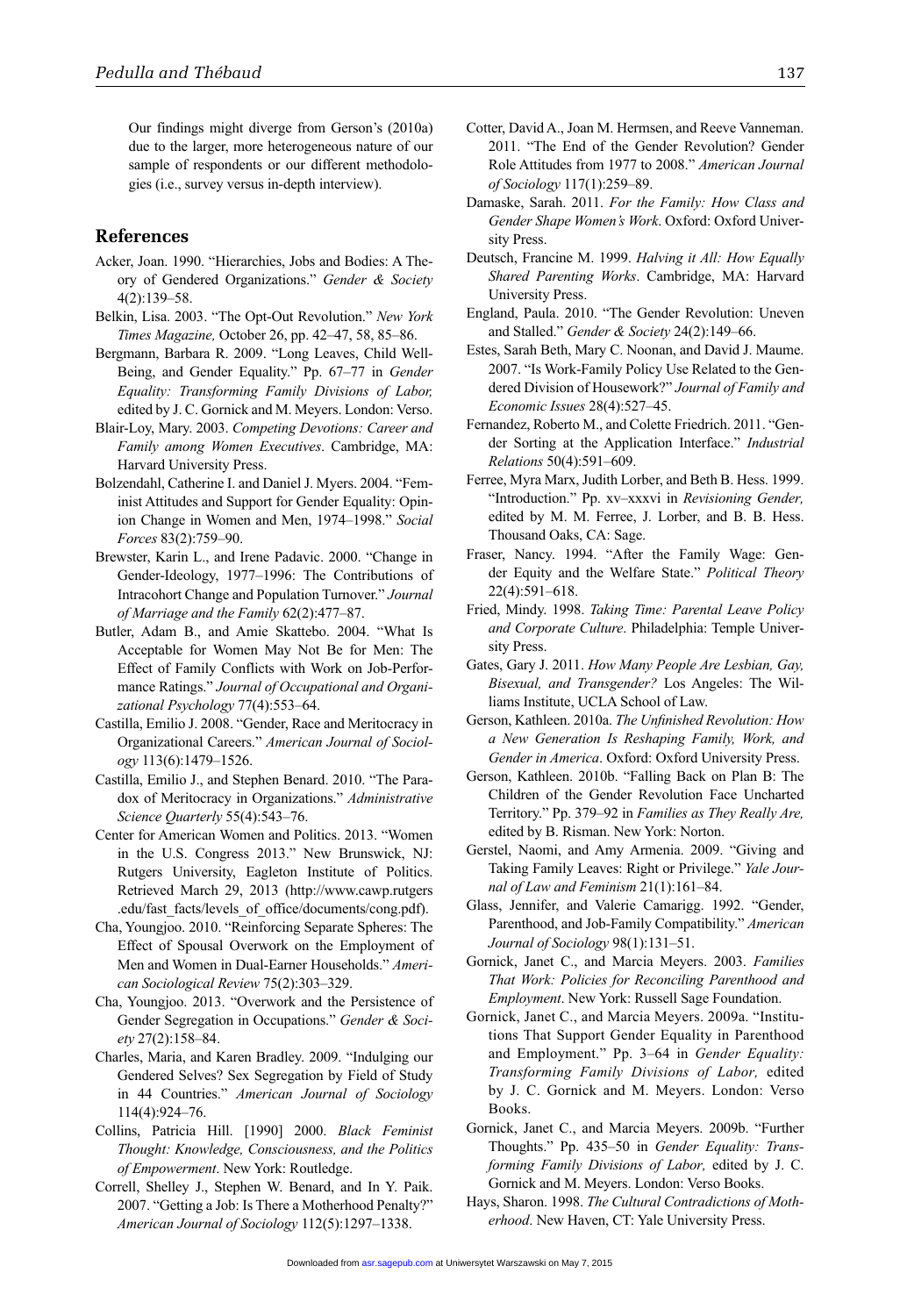- Hegewisch, Ariane, and Janet C. Gornick. 2011. "The Impact of Work-Family Policies on Women's Employment: A Review of Research from OECD Countries." *Community, Work and Family* 14(2):119–38.
- Hochschild, Arlie R. 2001. *The Time Bind: When Work Becomes Home and Home Becomes Work*. New York: Metropolitan Books.
- Hochschild, Arlie R., and Anne Machung. [1989] 2003. *The Second Shift*. New York: Penguin Books.
- Hook, Jennifer L. 2006. "Care in Context: Men's Unpaid Work in 20 Countries, 1965–2003." *American Sociological Review* 71(4):639–60.
- Jacobs, Jerry A., and Kathleen Gerson. 2004. *The Time Divide: Work, Family, and Gender Inequality*. Cambridge, MA: Harvard University Press.
- Kalev, Alexandra. 2009. "Cracking the Glass Cages? Restructuring and Ascriptive Inequality at Work." *American Journal of Sociology* 114(6):1591–1643.
- Kalev, Alexandra, Frank Dobbin, and Erin Kelly. 2006. "Best Practices or Best Guesses? Assessing the Efficacy of Corporate Affirmative Action and Diversity Policies." *American Sociological Review* 71(4):589– 617.
- Kelly, Erin L., Phyllis Moen, and Eric Tranby. 2011. "Changing Workplaces to Reduce Work-Family Conflict: Schedule Control in a White Collar Organization." *American Sociological Review* 76(2):265–90.
- Knowledge Networks. 2012. "Knowledge Panel Design [Summary." Retrieved March 29, 2013 \(http://www](http://www.knowledgenetworks.com/knpanel/docs/knowledgePanel(R)-design-summary-description.pdf) .knowledgenetworks.com/knpanel/docs/knowledge Panel(R)-design-summary-description.pdf).
- Lambert, Susan J., Anna Haley-Lock, and Julia R. Henly. 2012. "Schedule Flexibility in Hourly Jobs: Unanticipated Consequences and Promising Directions." *Community, Work & Family* 13(3):293–315.
- Lareau, Annette. 2003. *Unequal Childhoods: Class, Race, and Family Life*. Berkeley: University of California Press.
- Leahey, Colleen. 2012. "Update: Fortune 500 Women CEOs Hits a Record 20." *CNN Money*. Retrieved March 29, 2013 (http://postcards.blogs.fortune.cnn. com/2012/07/18/fortune-500-women-ceos-2/).
- Lyness, Karen S., Janet C. Gornick, Pamela Stone, and Angela Grotto. 2012. "It's All about Control: Worker Control over Schedule and Hours in Cross-National Context." *American Sociological Review* 77(6):1023–49.
- MacDonald, Cameron. 2009. "What's Culture Got to Do with It? Mothering Ideologies as Barriers to Gender Equity." Pp. 411–34 in *Gender Equality: Transforming Family Divisions of Labor,* edited by J. C. Gornick and M. Meyers. London: Verso Books.
- Mandel, Hadas, and Moshe Semyonov. 2006. "A Welfare State Paradox: State Interventions and Women's Employment Opportunities in 22 Countries." *American Journal of Sociology* 111(6):1910–49.
- Munsch, Christin M., Cecilia L. Ridgeway, and Joan C. Williams. 2014. "Pluralistic Ignorance and the Flexibility Bias: Understanding and Mitigating Flextime and Flexplace Bias at Work." *Work and Occupations* 41(1):40–62.
- Mutz, Diana C. 2011. *Population-Based Survey Experiments*. Princeton, NJ: Princeton University Press.
- Orloff, Ann Shola. 2009. "Should Feminists Aim for Gender Symmetry? Why a Dual-Earner/Dual Caregiver Society Is Not Every Feminist's Utopia." Pp. 129–57 in *Gender Equality: Transforming Family Divisions of Labor,* edited by J. C. Gornick and M. Meyers. London: Verso Books.
- Percheski, Christine. 2008. "Opting Out? Cohort Differences in Professional Women's Employment Rates from 1960 to 2005." *American Sociological Review* 73(3):497–517.
- Perlow, Leslie A., and Erin L. Kelly. 2014. "Toward a Model of Work Redesign for Better Work and Better Life." *Work and Occupations* 41(1):111–34.
- Potuchek, Jean L. 1997. *Who Supports the Family? Gender and Breadwinning in Dual-Earner Marriages*. Stanford, CA: Stanford University Press.
- Presser, Harriet B. 2003. *Working in a 24/7 Economy: Challenges for American Families*. New York: Russell Sage Foundation.
- Risman, Barbara J. 1998. *Gender Vertigo*. New Haven, CT: Yale University Press.
- Rudman, Laurie A., and Kris Mescher. 2013. "Penalizing Men Who Request a Family Leave: Is Flexibility Stigma a Femininity Stigma?" *Journal of Social Issues* 69(2):322–40.
- Sandberg, Sheryl. 2013. *Lean In: Women, Work, and the Will to Lead*. New York: Random House.
- Shalev, Michael. 2009. "Class Divisions among Women." Pp. 255–82 in *Gender Equality: Transforming Family Divisions of Labor,* edited by J. C. Gornick and M. Meyers. London: Verso.
- Shows, Carla, and Naomi Gerstel. 2009. "Fathering, Class and Gender: A Comparison of Physicians and Emergency Medical Technicians." *Gender & Society* 23(2):161–87.
- Simpson, Brent, Robb Willer, and Cecilia L. Ridgeway. 2012. "Status Hierarchies and the Organization of Collective Action." *Sociological Theory* 30(3):149– 66.
- Slaughter, Ann Marie. 2012. "Why Women Still Can't Have it All." *The Atlantic* (July/August):85–102.
- Stone, Pamela. 2007. *Opting Out? Why Women Really Quit Careers and Head Home*. Berkeley: University of California Press.
- Thébaud, Sarah. 2010. "Masculinity, Bargaining and Breadwinning: Understanding Men's Housework in the Cultural Context of Paid Work." *Gender & Society* 24(3):330–54.
- Thornton, Arland, and Linda Young-DeMarco. 2001. "Four Decades of Trends in Attitudes toward Family Issues in the United States: The 1960s through the 1990s." *Journal of Marriage and the Family* 63(4):1009–37.
- Tichenor, Veronica J. 2005. *Earning More and Getting Less: Why Successful Wives Can't Buy Equality*. New Brunswick, NJ: Rutgers University Press.
- Turco, Catherine. 2010. "Cultural Foundations of Tokenism: Evidence from the Leveraged Buyout Industry." *American Sociological Review* 75(6):894–913.